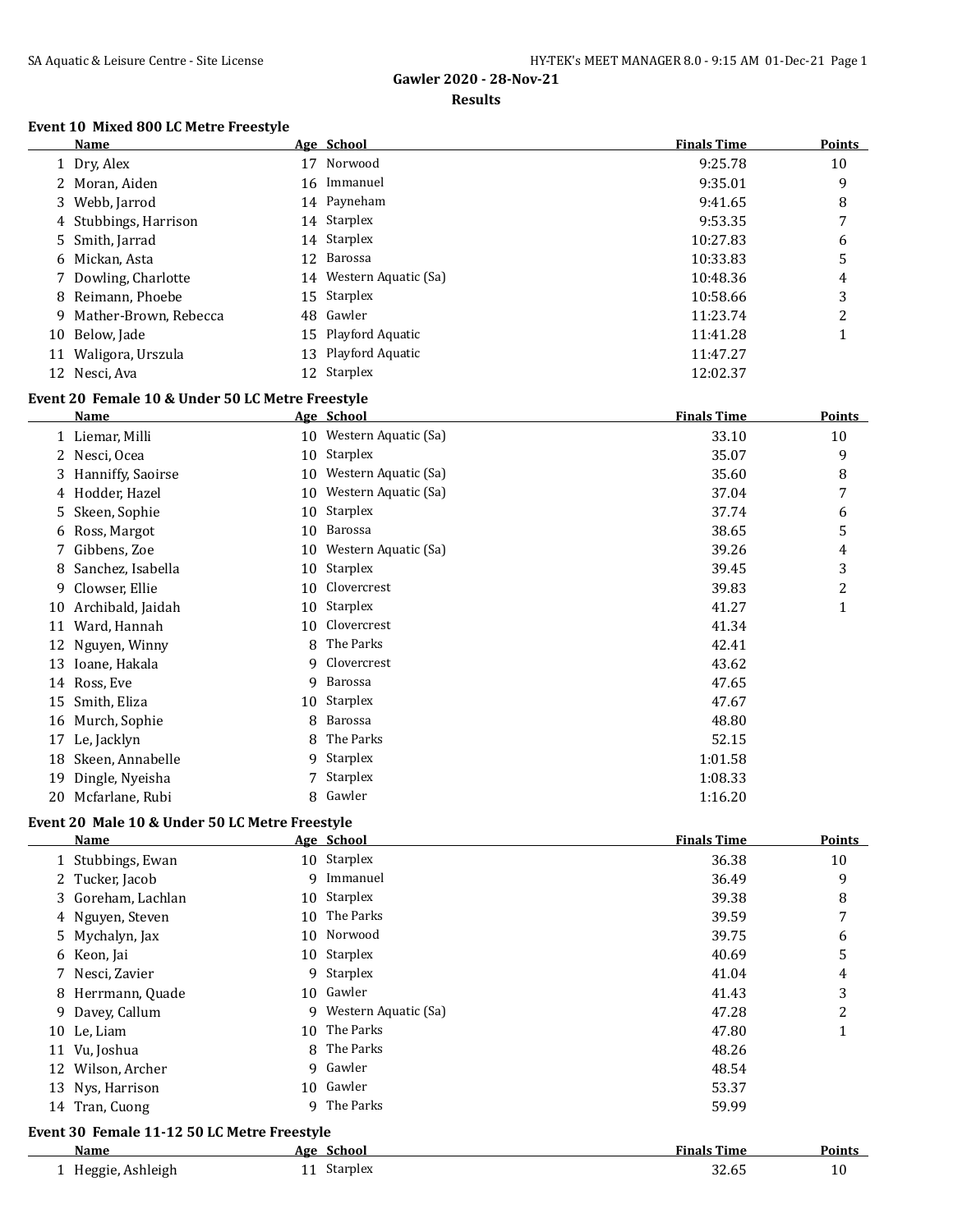#### **Results**

# **(Event 30 Female 11-12 50 LC Metre Freestyle)**

|    | Name                 |    | Age School              | <b>Finals Time</b> | <b>Points</b> |
|----|----------------------|----|-------------------------|--------------------|---------------|
|    | 2 Rositano, Svetlana |    | 12 Clovercrest          | 32.78              | 9             |
|    | 3 Sanchez, Madison   |    | 12 Starplex             | 33.93              | 8             |
|    | 4 Liemar, Seanna     |    | 12 Western Aquatic (Sa) | 34.61              | 7             |
|    | 5 Griffiths, Ellie   | 11 | Gawler                  | 34.82              | 6             |
|    | 6 Giles, Tatum       |    | 12 Clare                | 37.18              | 5             |
|    | 7 Marschall, Ruby    | 12 | Gawler                  | 37.29              | 4             |
|    | 8 Kennewell, Addison |    | 12 Starplex             | 37.30              | 3             |
|    | 9 Lynch, Flora-lily  | 11 | Clovercrest             | 37.47              | 2             |
| 10 | Franze, Rose         |    | 12 Henley & Grange      | 37.55              | 1             |
| 11 | Carboni, Sofia       | 11 | Barossa                 | 39.41              |               |
| 12 | Le, Mylene           | 11 | The Parks               | 40.04              |               |
|    | 13 Goreham, Chelsea  |    | 12 Starplex             | 40.63              |               |
|    | 14 Murch, Lucy       | 11 | Barossa                 | 45.06              |               |
| 15 | Lucas, Skye          | 11 | Gawler                  | 51.08              |               |
| 16 | Marschall, Grace     | 11 | Gawler                  | 52.78              |               |
|    | --- Hahesy, River    |    | 12 Starplex             | <b>NS</b>          |               |

#### **Event 30 Female 13-14 50 LC Metre Freestyle**

| Name                  |     | Age School  | <b>Finals Time</b> | <b>Points</b> |
|-----------------------|-----|-------------|--------------------|---------------|
| 1 Griffiths, Ashleigh |     | 13 Gawler   | 33.09              | 10            |
| 2 Seyfang, Grace      |     | 14 Starplex | 34.05              |               |
| 3 Stenhouse, Skarlet  | 14  | Immanuel    | 34.56              |               |
| 4 Vu, Jennifer        | 13  | The Parks   | 34.82              | -             |
| 5 Lamming, Savannah   | 13. | Marion      | 38.29              | b             |
| 6 Lucas, Hannah       |     | 14 Gawler   | 39.03              |               |

#### **Event 30 Female 15-17 50 LC Metre Freestyle**

| Name               | Age School              | <b>Finals Time</b> | <b>Points</b>  |
|--------------------|-------------------------|--------------------|----------------|
| 1 Roberts, Amelia  | 15 Clare                | 31.44              | 10             |
| 2 Breden, Alex     | 15 Western Aquatic (Sa) | 31.54              | 9              |
| 3 Adams, Sasha     | 15 Immanuel             | 31.58              | 8              |
| 4 Blacker, Sharni  | 15 West Coast (Sa)      | 34.04              | 7              |
| 5 Fettke, Ella     | 15 Port Augusta         | 35.16              | b              |
| 6 Blacker, Jade    | 15 West Coast (Sa)      | 35.82              | 5              |
| 7 Griffiths, Reese | 15 Gawler               | 37.55              | $\overline{4}$ |
| 8 Herrmann, Jorja  | 15 Gawler               | 44.52              | 3              |

# **Event 30 Female 18 & Over 50 LC Metre Freestyle**

| <b>Name</b>          | Age<br>-Schoo'                  | <b>Finals Time</b> | <b>Points</b> |
|----------------------|---------------------------------|--------------------|---------------|
| Gristede (V), Shelby | Warrnambool Swimming Club<br>ገሰ | ے تی 1 ت           |               |

# **Event 30 Male 11-12 50 LC Metre Freestyle**

| <b>Name</b>                                      | Age School          | <b>Finals Time</b> | <b>Points</b> |
|--------------------------------------------------|---------------------|--------------------|---------------|
| 1 Charleson, Cody                                | 12 Starplex         | 32.04              | 10            |
| 2 Nys, Lachie                                    | 12 Gawler           | 32.42              | 9             |
| 3 Kupsch, Phoenix                                | 11 Marion           | 32.43              | 8             |
| 4 McGinley, Gerard                               | 12 Immanuel         | 33.20              | 7             |
| 5 Dingle, Keanu                                  | 12 Starplex         | 34.59              | 6             |
| 6 Eriksson, Leif                                 | 12 Playford Aquatic | 35.34              | 5             |
| 7 Bartsch, Jesse                                 | 11 Barossa          | 40.20              | 4             |
| 8 Tran, Kien                                     | 11 The Parks        | 43.26              | 3             |
| <b>Event 30 Male 13-14 50 LC Metre Freestyle</b> |                     |                    |               |

| Name             |    | Age School  | <b>Finals Time</b> | <b>Points</b> |
|------------------|----|-------------|--------------------|---------------|
| Herbst, Ethan    |    | 14 Starplex | 28.58              | 10            |
| 2 Ryu, Clement   |    | 13 Norwood  | 30.41              |               |
| Towers, Fabricio | 13 | Barossa     | 32.28              |               |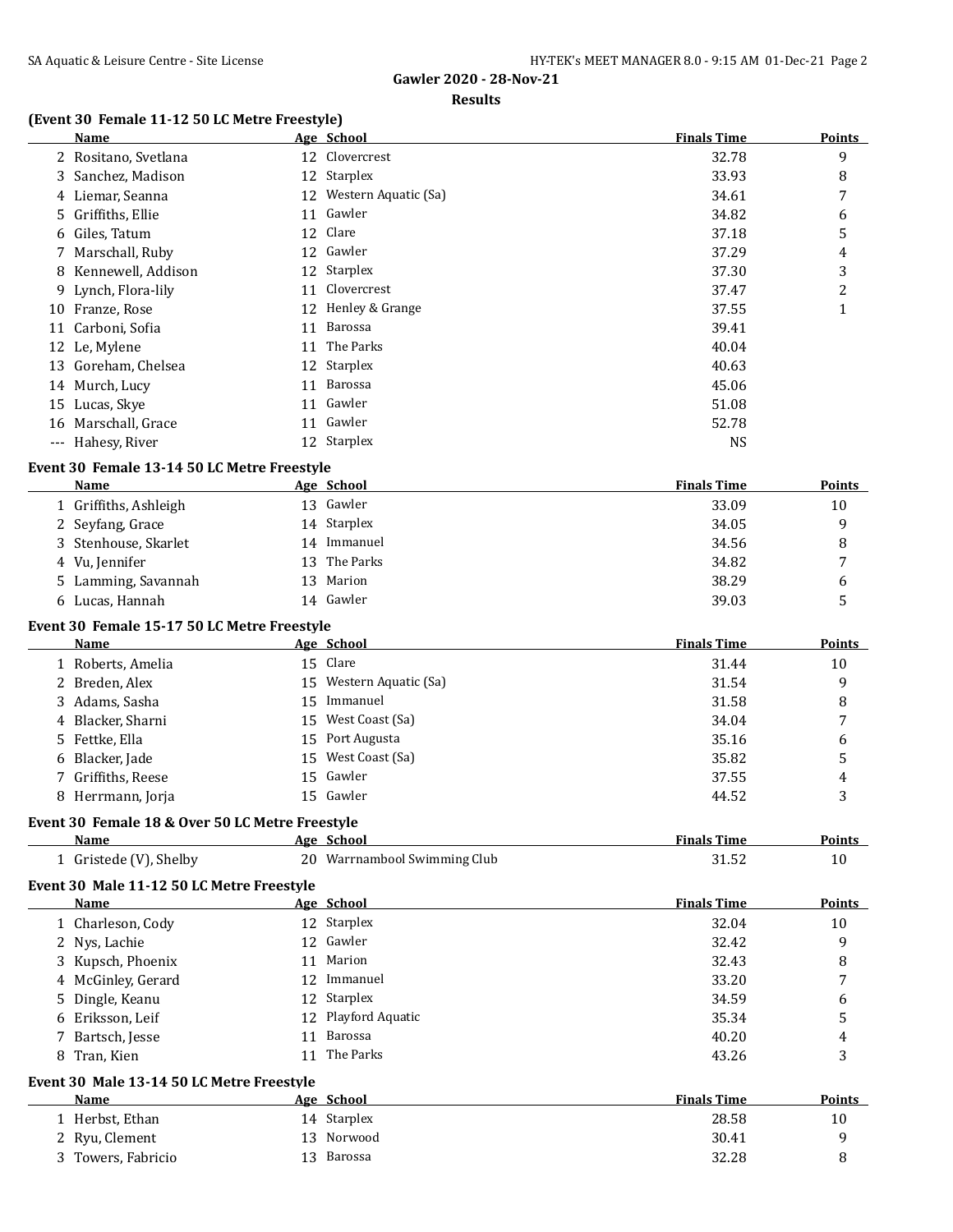#### **Results**

# **(Event 30 Male 13-14 50 LC Metre Freestyle)**

|    | Name                                          |    | Age School                 | <b>Finals Time</b> | <b>Points</b>  |
|----|-----------------------------------------------|----|----------------------------|--------------------|----------------|
|    | 4 Lucas, Tommy                                |    | 13 Clare                   | 32.88              | 7              |
|    | 5 Yeo, Jungee                                 | 13 | Norwood                    | 33.09              | 6              |
|    | 6 DeHoogd, Solomon                            | 14 | Starplex                   | 33.62              | 5              |
| 7  | Smart, Isaac                                  | 13 | Crystal Brook              | 34.15              | 4              |
| 8  | East, Jaidyn                                  | 13 | Gawler                     | 34.81              | 3              |
| 9  | Subasinha, Dinith                             | 13 | Starplex                   | 35.33              | 2              |
|    | 10 Bampton, Peter                             | 13 | Gawler                     | 36.00              | $\mathbf{1}$   |
|    | 11 Redman, Brock                              | 13 | Norwood                    | 38.70              |                |
|    |                                               |    |                            |                    |                |
|    | Event 30 Male 15-17 50 LC Metre Freestyle     |    |                            |                    |                |
|    | Name                                          |    | Age School                 | <b>Finals Time</b> | Points         |
|    | 1 Mcfarlane, Ben                              |    | 16 Gawler                  | 26.45              | 10             |
|    | 2 Lehmann, Reuben                             | 16 | Immanuel                   | 26.88              | 9              |
| 3  | Lucas, Lachlan                                | 15 | Clare                      | 27.85              | 8              |
| 4  | Smart, Max                                    | 16 | Crystal Brook              | 28.37              | 7              |
| 5  | Kupsch, Diezel                                | 15 | Marion                     | 28.42              | 6              |
|    | 6 Pettrey, Liam                               | 15 | Starplex                   | 29.44              | 5              |
|    | 7 Dobson, Joe                                 | 15 | Gawler                     | 30.67              | 4              |
|    | 8 Butler, Royce                               | 16 | Clare                      | 30.92              | 3              |
|    | Event 30 Male 18 & Over 50 LC Metre Freestyle |    |                            |                    |                |
|    | Name                                          |    | Age School                 | <b>Finals Time</b> | <b>Points</b>  |
|    | 1 Palmer, Joshua                              |    | 30 SwimmingSA Hall of Fame | 25.80              | 10             |
|    | 2 Truong, Andrew                              |    | 25 The Parks               | 28.21              | 9              |
|    | 3 Jackson, Jack                               | 20 | Western Aquatic (Sa)       | 28.57              | 8              |
|    | --- Nourse, Matthew                           |    | 22 Berri (Sa)              | <b>NS</b>          |                |
|    |                                               |    |                            |                    |                |
|    | Event 41 Mixed 200 LC Metre BBB Backstroke    |    |                            |                    |                |
|    | <b>Name</b>                                   |    | Age School                 | <b>Finals Time</b> | <b>Points</b>  |
|    | 1 Griffiths, Ellie                            |    | 11 Gawler                  | 3:15.27            | 10             |
|    | 2 Redman, Brock                               |    | 13 Norwood                 | 3:37.13            | 9              |
|    | --- Blacker, Sharni                           |    | 15 West Coast (Sa)         | DQ                 |                |
|    | Event 42 Mixed 200 LC Metre BBB Breastroke    |    |                            |                    |                |
|    | Name                                          |    | Age School                 | <b>Finals Time</b> | <b>Points</b>  |
|    | 1 Kupsch, Diezel                              |    | 15 Marion                  | 2:57.30            | 10             |
|    | 2 Borgmeyer, Claire                           |    | 13 Immanuel                | 3:00.69            | 9              |
|    | 3 Waligora, Matthew                           |    | 14 Playford Aquatic        | 3:14.28            | 8              |
|    | 4 Yeo, Jungee                                 |    | 13 Norwood                 | 3:15.66            | $\overline{7}$ |
|    | 5 Below, Jade                                 |    | 15 Playford Aquatic        | 3:19.77            | 6              |
|    | 6 Dudley, Callum                              | 13 | Starplex                   | 3:34.30            | 5              |
| 7  | Nys, Lachie                                   | 12 | Gawler                     | 3:41.53            | 4              |
| 8  | Marschall, Ruby                               | 12 | Gawler                     | 3:42.09            | 3              |
| 9  | Liemar, Seanna                                | 12 | Western Aquatic (Sa)       | 3:48.25            | $\overline{c}$ |
|    | 10 Fettke, Ella                               | 15 | Port Augusta               | 3:57.86            | $\mathbf{1}$   |
| 11 | Goreham, Chelsea                              | 12 | Starplex                   | 3:59.88            |                |
| 12 | Hodder, Hazel                                 | 10 | Western Aquatic (Sa)       | 4:07.49            |                |
|    | 13 Lucas, Hannah                              | 14 | Gawler                     | 4:17.21            |                |
|    | 14 Goreham, Lachlan                           |    | Starplex                   |                    |                |
|    |                                               | 10 |                            | 4:19.97            |                |
|    | 15 Lucas, Skye                                |    | 11 Gawler                  | 4:58.87            |                |
|    | --- Griffiths, Ellie                          |    | 11 Gawler                  | <b>NS</b>          |                |
|    | Event 43 Mixed 200 LC Metre BBB Butterfly     |    |                            |                    |                |
|    | Name                                          |    | Age School                 | <b>Finals Time</b> | <b>Points</b>  |
|    | 1 Nesci, Ocea                                 |    | 10 Starplex                | 3:07.28            | 10             |
|    | 2 Kupsch, Phoenix                             |    | 11 Marion                  | 3:13.10            | 9              |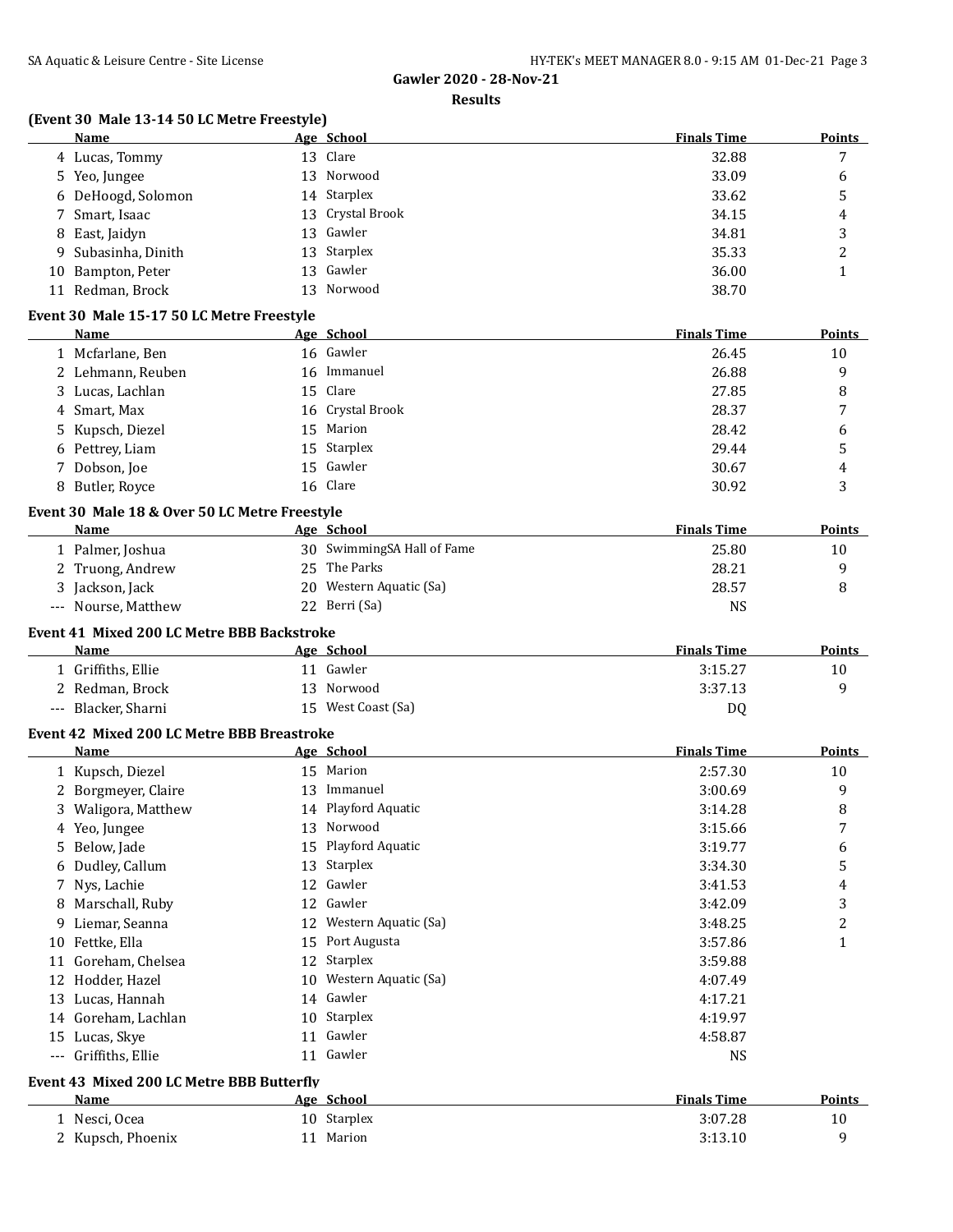|    | Name                                                    |    | Age School                   | <b>Finals Time</b> | Points         |
|----|---------------------------------------------------------|----|------------------------------|--------------------|----------------|
|    | 1 Tran, Cuong                                           |    | 9 The Parks                  | 1:34.97            | 10             |
|    | 2 Mcfarlane, Rubi                                       | 8  | Gawler                       | 1:35.29            | 9              |
|    | Event 61H Mixed 14 & Over 50 LC Metre Handicap Back BBB |    |                              |                    |                |
|    | Name                                                    |    | Age School                   | <b>Finals Time</b> | <b>Points</b>  |
|    | 1 Garcia-Preedy, Georgia                                |    | 17 Gawler                    | 1:05.65            | 10             |
|    | 2 Gristede (V), Shelby                                  |    | 20 Warrnambool Swimming Club | 1:09.64            | 9              |
|    | 3 Fettke, Ella                                          |    | 15 Port Augusta              | 1:11.71            | 8              |
|    | 4 DeHoogd, Solomon                                      |    | 14 Starplex                  | 1:13.94            | 7              |
|    |                                                         |    |                              |                    |                |
|    | Event 70 Female 200 LC Metre IM<br><b>Name</b>          |    | Age School                   | <b>Finals Time</b> | Points         |
|    | 1 Borgmeyer, Claire                                     |    | 13 Immanuel                  | 2:46.56            | 10             |
|    |                                                         |    | 14 Marion                    |                    | 9              |
|    | 2 Axon, Mya                                             |    |                              | 2:51.34            |                |
|    | Breden, Alex                                            |    | 15 Western Aquatic (Sa)      | 2:51.98            | 8              |
|    | 4 Hawker, Imogen                                        |    | 14 Clare                     | 3:01.52            | 7              |
| 5  | Mather-Brown, Rebecca                                   |    | 48 Gawler                    | 3:11.77            | 6              |
| 6  | Stenhouse, Skarlet                                      |    | 14 Immanuel                  | 3:20.85            | 5              |
|    | 7 Nesci, Ocea                                           | 10 | Starplex                     | 3:20.87            | 4              |
| 8  | Griffiths, Ellie                                        | 11 | Gawler                       | 3:22.61            | 3              |
| 9. | Collins, Shania                                         | 23 | Gawler                       | 3:25.11            | $\overline{c}$ |
| 10 | Lynch, Flora-lily                                       | 11 | Clovercrest                  | 3:28.85            | $\mathbf{1}$   |
|    | 11 Lucas, Hannah                                        | 14 | Gawler                       | 4:05.78            |                |
|    | 12 Ward, Hannah                                         | 10 | Clovercrest                  | 4:11.59            |                |
|    | --- Lucas, Skye                                         |    | 11 Gawler                    | NS                 |                |
|    | Event 70 Male 200 LC Metre IM                           |    |                              |                    |                |
|    | <b>Name</b>                                             |    | Age School                   | <b>Finals Time</b> | <b>Points</b>  |
|    | 1 Dry, Alex                                             |    | 17 Norwood                   | 2:25.65            | 10             |
|    | 2 Kupsch, Diezel                                        | 15 | Marion                       | 2:37.68            | 9              |
| 3  | Mcfarlane, Ben                                          |    | 16 Gawler                    | 2:39.41            | 8              |
|    | 4 Jackson, Jack                                         |    | 20 Western Aquatic (Sa)      | 2:40.21            | 7              |
|    | 5 Waligora, Matthew                                     | 14 | Playford Aquatic             | 2:53.47            | 6              |
| 6  | Yeo, Jungee                                             | 13 | Norwood                      | 2:55.71            | 5              |
| 7  | Dobson, Joe                                             | 15 | Gawler                       | 3:01.60            | 4              |
| 8  | Butler, Royce                                           | 16 | Clare                        | 3:03.61            | 3              |
| 9  | McGinley, Gerard                                        |    | 12 Immanuel                  | 3:16.46            | $\overline{c}$ |
|    | 10 Goreham, Lachlan                                     | 10 | Starplex                     | 3:47.00            | $\mathbf{1}$   |
|    | --- Herbst, Ethan                                       |    | 14 Starplex                  | <b>NS</b>          |                |
|    |                                                         |    |                              |                    |                |
|    | Event 80 Female 10 & Under 50 LC Metre Backstroke       |    |                              |                    |                |
|    | Name                                                    |    | Age School                   | <b>Finals Time</b> | <b>Points</b>  |
|    | 1 Hanniffy, Saoirse                                     |    | 10 Western Aquatic (Sa)      | 45.30              | 10             |
|    | 2 Gibbens, Zoe                                          | 10 | Western Aquatic (Sa)         | 48.41              | 9              |
| 3  | Clowser, Ellie                                          | 10 | Clovercrest                  | 49.10              | 8              |
| 4  | Archibald, Jaidah                                       | 10 | Starplex                     | 49.14              | 7              |
| 5  | Nguyen, Winny                                           | 8  | The Parks                    | 50.90              | 6              |
| 6  | Ioane, Hakala                                           | 9  | Clovercrest                  | 54.52              | 5              |
| 7  | Ross, Margot                                            | 10 | Barossa                      | 55.86              | 4              |
| 8  | Skeen, Sophie                                           | 10 | Starplex                     | 56.23              | 3              |
|    | Le, Jacklyn                                             | 8  | The Parks                    | 57.05              | $\overline{c}$ |
| 9  |                                                         |    |                              | 1:05.26            | $\mathbf{1}$   |
| 10 | Skeen, Annabelle                                        | 9  | Starplex                     |                    |                |
| 11 |                                                         | 8  | Barossa                      |                    |                |
| 12 | Murch, Sophie<br>Dingle, Nyeisha                        | 7  | Starplex                     | 1:12.27<br>1:19.61 |                |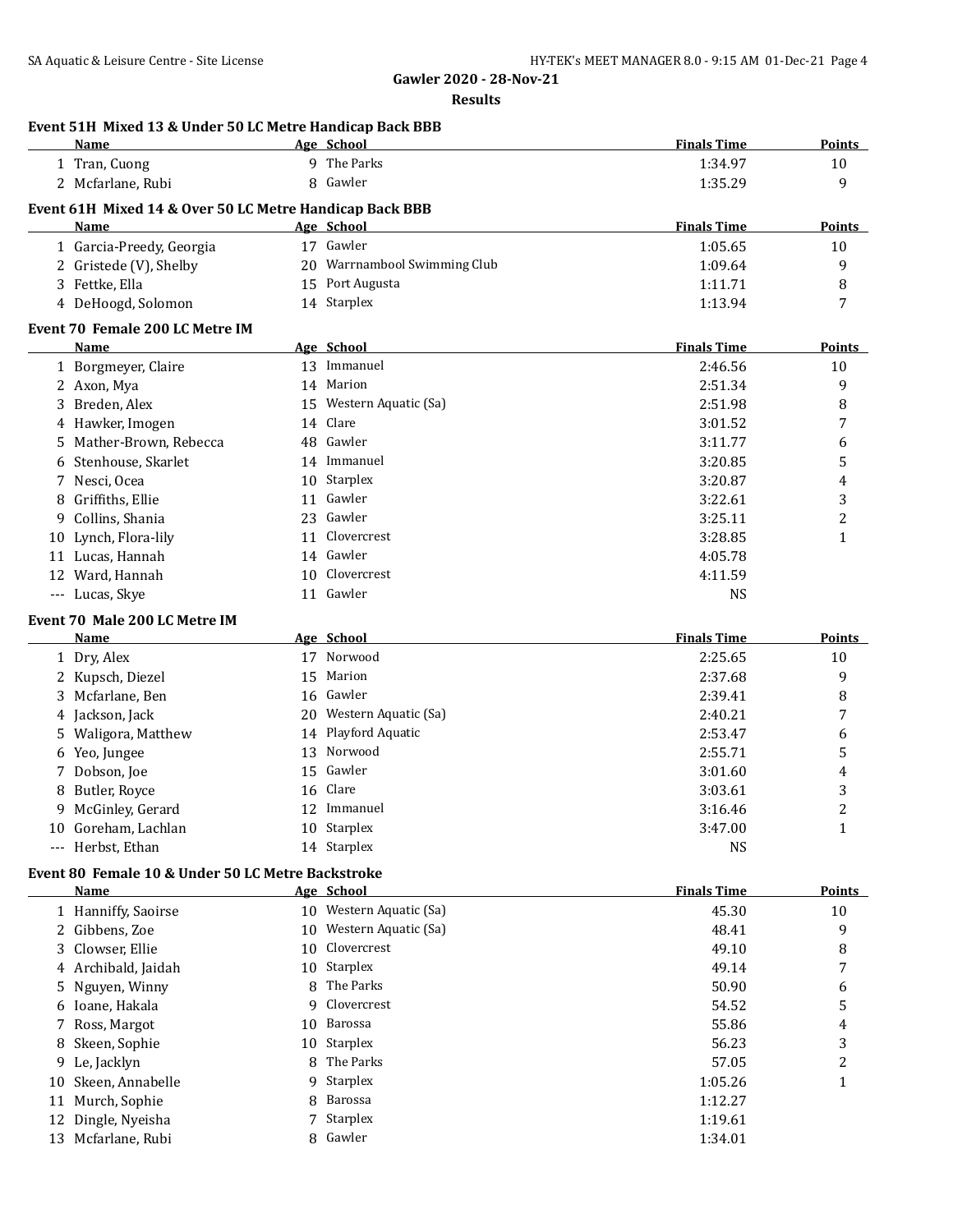#### **Results**

## **Event 80 Male 10 & Under 50 LC Metre Backstroke**

| Name              | Age School             | <b>Finals Time</b> | <b>Points</b> |
|-------------------|------------------------|--------------------|---------------|
| 1 Nguyen, Steven  | 10 The Parks           | 47.48              | 10            |
| 2 Stubbings, Ewan | 10 Starplex            | 47.64              | 9             |
| 3 Herrmann, Quade | 10 Gawler              | 49.86              | 8             |
| 4 Tucker, Jacob   | 9 Immanuel             | 51.42              | 7             |
| 5 Keon, Jai       | 10 Starplex            | 53.07              | 6             |
| 6 Mychalyn, Jax   | 10 Norwood             | 53.49              | 5             |
| 7 Nesci, Zavier   | 9 Starplex             | 56.25              | 4             |
| 8 Davey, Callum   | 9 Western Aquatic (Sa) | 58.66              | 3             |
| 9 Le, Liam        | 10 The Parks           | 1:00.88            | 2             |
| 10 Wilson, Archer | 9 Gawler               | 1:01.69            | 1             |
| 11 Vu, Joshua     | 8 The Parks            | 1:06.28            |               |
| 12 Tran, Cuong    | 9 The Parks            | 1:08.09            |               |
| 13 Wilson, Elliot | 7 Gawler               | 1:21.68            |               |

#### **Event 90 Female 11-12 50 LC Metre Backstroke**

| <b>Name</b>         | Age School         | <b>Finals Time</b> | <b>Points</b> |
|---------------------|--------------------|--------------------|---------------|
| 1 Sanchez, Madison  | 12 Starplex        | 42.71              | 10            |
| 2 Franze, Rose      | 12 Henley & Grange | 45.24              | 9             |
| 3 Lynch, Flora-lily | 11 Clovercrest     | 47.83              | 8             |
| 4 Carboni, Sofia    | Barossa<br>11      | 48.10              | 7             |
| 5 Le, Mylene        | 11 The Parks       | 53.12              | 6             |
| 6 Marschall, Ruby   | 12 Gawler          | 56.62              | 5             |
| 7 Murch, Lucy       | Barossa<br>11      | 1:00.05            | 4             |
| 8 Marschall, Grace  | 11 Gawler          | 1:06.18            | 3             |
| 9 Lucas, Skye       | Gawler             | 1:06.59            | ∍             |

#### **Event 90 Female 13-14 50 LC Metre Backstroke**

| Name                  |     | Age School          | <b>Finals Time</b> | Points |
|-----------------------|-----|---------------------|--------------------|--------|
| 1 Axon, Mya           |     | 14 Marion           | 37.02              | 10     |
| 2 Griffiths, Ashleigh |     | 13 Gawler           | 38.51              | 9      |
| 3 Waligora, Urszula   |     | 13 Playford Aquatic | 39.98              | 8      |
| 4 Vu, Jennifer        | 13. | The Parks           | 43.83              |        |
| 5 Lucas, Hannah       |     | 14 Gawler           | 49.88              | 6      |
| 6 Lamming, Savannah   |     | 13 Marion           | 52.63              |        |

#### **Event 90 Female 15-17 50 LC Metre Backstroke**

| Name               | Age School         | <b>Finals Time</b> | <b>Points</b> |
|--------------------|--------------------|--------------------|---------------|
| 1 Reimann, Phoebe  | 15 Starplex        | 36.93              | 10            |
| 2 Roberts, Amelia  | 15 Clare           | 40.68              | q             |
| 3 Blacker, Sharni  | 15 West Coast (Sa) | 42.45              | 8             |
| 4 Griffiths, Reese | 15 Gawler          | 47.00              | 7             |
| 5 Blacker, Jade    | 15 West Coast (Sa) | 47.79              | b             |
| 6 Herrmann, Jorja  | 15 Gawler          | 1:05.27            |               |

#### **Event 90 Male 11-12 50 LC Metre Backstroke**

| Name               | Age School  | <b>Finals Time</b> | <b>Points</b> |
|--------------------|-------------|--------------------|---------------|
| 1 Kupsch, Phoenix  | Marion      | 36.77              | 10            |
| 2 McGinley, Gerard | Immanuel    | 39.93              |               |
| 3 Charleson, Cody  | 12 Starplex | 40.26              |               |
| Dingle, Keanu      | 12 Starplex | 43.73              | -             |

## **Event 90 Male 13-14 50 LC Metre Backstroke**

 $\overline{\phantom{a}}$ 

| Name                  | Age School  | <b>Finals Time</b> | <b>Points</b> |
|-----------------------|-------------|--------------------|---------------|
| 1 Stubbings, Harrison | 14 Starplex | 34.53              | 10            |
| 2 Ryu, Clement        | 13 Norwood  | 38.39              |               |
| 3 Herbst, Ethan       | 14 Starplex | 38.51              |               |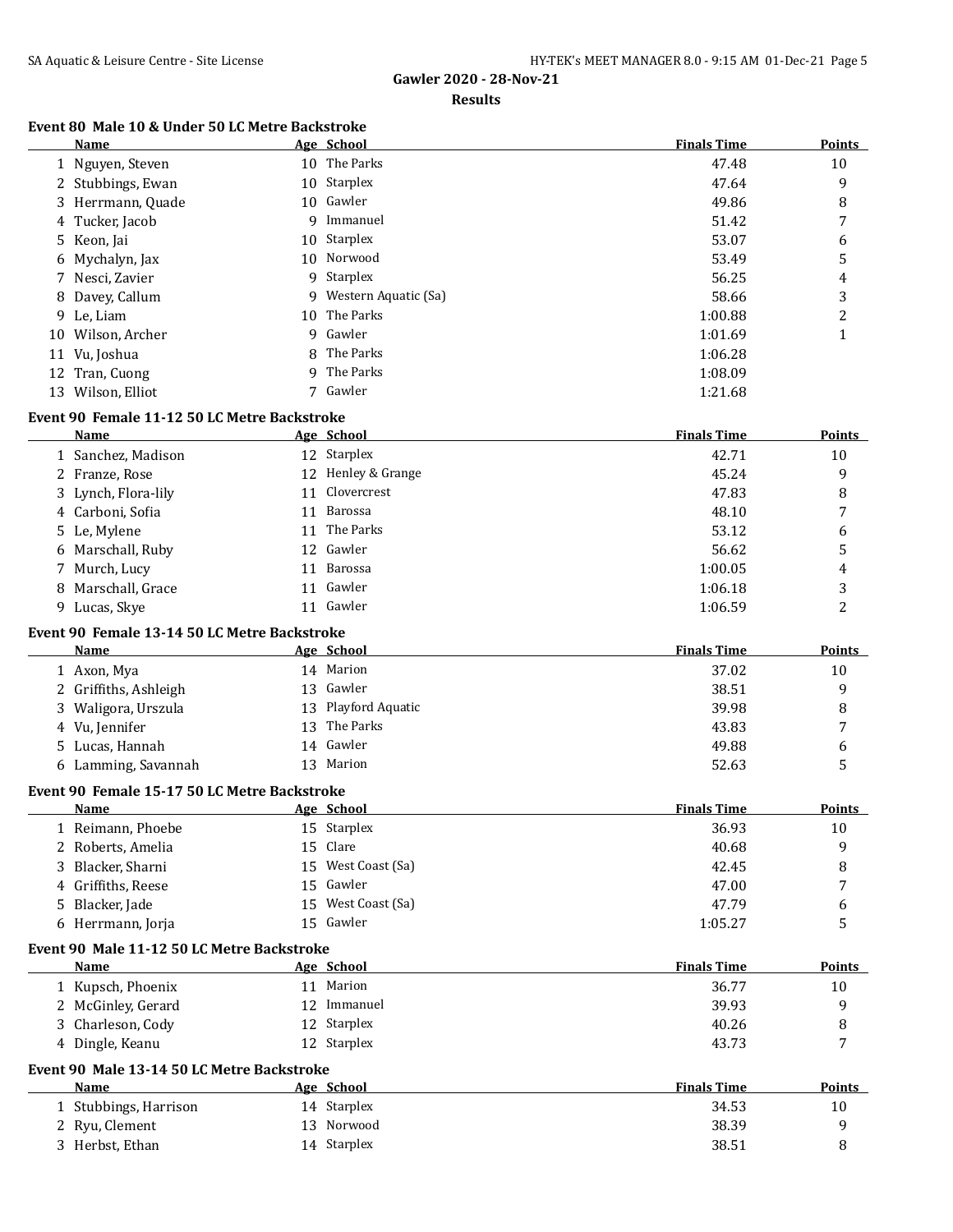| Name                                               | Age School                                            | <b>Finals Time</b>            | Points              |
|----------------------------------------------------|-------------------------------------------------------|-------------------------------|---------------------|
| 4 Yeo, Jungee                                      | 13 Norwood                                            | 40.97                         | 7                   |
| 5 Lucas, Tommy                                     | Clare<br>13                                           | 43.01                         | 6                   |
| Subasinha, Dinith<br>6                             | Starplex<br>13                                        | 43.42                         | 5                   |
| 7 Smart, Isaac                                     | Crystal Brook<br>13                                   | 45.65                         | 4                   |
| Redman, Brock<br>8                                 | Norwood<br>13                                         | 47.49                         | 3                   |
| Event 90 Male 15-17 50 LC Metre Backstroke         |                                                       |                               |                     |
| Name                                               | Age School                                            | <b>Finals Time</b>            | <b>Points</b>       |
| 1 Lucas, Lachlan                                   | 15 Clare                                              | 33.37                         | 10                  |
| 2 Smart, Max                                       | 16 Crystal Brook                                      | 34.73                         | 9                   |
| 3 Pettrey, Liam                                    | 15 Starplex                                           | 35.22                         | 8                   |
| Event 90 Male 18 & Over 50 LC Metre Backstroke     |                                                       |                               |                     |
| <b>Name</b>                                        | Age School                                            | <b>Finals Time</b>            | Points              |
| --- Nourse, Matthew                                | 22 Berri (Sa)                                         | <b>NS</b>                     |                     |
|                                                    |                                                       |                               |                     |
| Event 100 Female 12 & Under 100 LC Metre Freestyle |                                                       |                               |                     |
| Name                                               | Age School                                            | <b>Finals Time</b>            | <b>Points</b>       |
| 1 Rositano, Svetlana                               | 12 Clovercrest                                        | 1:10.92                       | 10                  |
| 2 Heggie, Ashleigh                                 | 11 Starplex                                           | 1:12.46                       | 9                   |
| 3 Liemar, Milli                                    | 10 Western Aquatic (Sa)                               | 1:13.10                       | 8                   |
| Ashmead, Annabel<br>4<br>Liemar, Seanna            | Barossa<br>10                                         | 1:13.68                       | 7                   |
| 5.                                                 | Western Aquatic (Sa)<br>12<br>10 Western Aquatic (Sa) | 1:17.28                       | 6                   |
| Hanniffy, Saoirse<br>6                             | 10 Western Aquatic (Sa)                               | 1:19.78                       | 5                   |
| 7 Hodder, Hazel<br>Marschall, Ruby                 | 12 Gawler                                             | 1:26.75<br>1:28.46            | 4<br>3              |
| 8<br>Hahesy, River<br>9                            | 12 Starplex                                           | 1:28.59                       | 2                   |
| Gibbens, Zoe<br>10                                 | 10 Western Aquatic (Sa)                               | 1:30.57                       | 1                   |
| Sanchez, Isabella<br>11                            | 10 Starplex                                           | 1:32.10                       |                     |
| 12 Lynch, Flora-lily                               | Clovercrest<br>11                                     | 1:33.04                       |                     |
| 13 Le, Mylene                                      | The Parks<br>11                                       | 1:37.99                       |                     |
| 14 Ward, Hannah                                    | 10 Clovercrest                                        | 1:40.47                       |                     |
| 15 Ioane, Hakala                                   | 9 Clovercrest                                         | 1:45.03                       |                     |
| 16 Lucas, Skye                                     | 11 Gawler                                             | 2:08.45                       |                     |
|                                                    |                                                       |                               |                     |
| Event 100 Female 13-15 100 LC Metre Freestyle      |                                                       | <b>Finals Time</b>            | Points              |
| Name                                               | Age School<br>14 Western Aquatic (Sa)                 |                               |                     |
| 1 Dowling, Charlotte                               | 15 Immanuel                                           | 1:08.58                       | 10<br>9             |
| 2 Adams, Sasha<br>Borgmeyer, Claire<br>3           | 13 Immanuel                                           | 1:09.42<br>1:09.93            |                     |
| Roberts, Amelia<br>4                               | Clare<br>15                                           | 1:11.86                       | 8<br>7              |
| Hawker, Imogen<br>5.                               | 14 Clare                                              | 1:12.69                       | 6                   |
| Vu, Jennifer<br>6                                  | The Parks<br>13                                       | 1:19.51                       | 5                   |
| Stenhouse, Skarlet<br>7                            | 14 Immanuel                                           | 1:19.85                       | 4                   |
| Blacker, Sharni<br>8                               | 15 West Coast (Sa)                                    | 1:20.32                       | 3                   |
| Blacker, Jade<br>9                                 | 15 West Coast (Sa)                                    | 1:26.42                       | 2                   |
| Lucas, Hannah<br>10                                | Gawler<br>14                                          | 1:35.44                       | $\mathbf{1}$        |
| 11 Herrmann, Jorja                                 | 15 Gawler                                             | 1:40.65                       |                     |
| --- Seyfang, Grace                                 | 14 Starplex                                           | <b>NS</b>                     |                     |
|                                                    |                                                       |                               |                     |
| Event 100 Female 16 & Over 100 LC Metre Freestyle  |                                                       |                               |                     |
| Name                                               | Age School<br>20 Warrnambool Swimming Club            | <b>Finals Time</b><br>1:07.44 | <b>Points</b><br>10 |
| 1 Gristede (V), Shelby                             |                                                       |                               | 9                   |
| 2 Garcia-Preedy, Georgia                           | 17 Gawler                                             | 1:13.30                       |                     |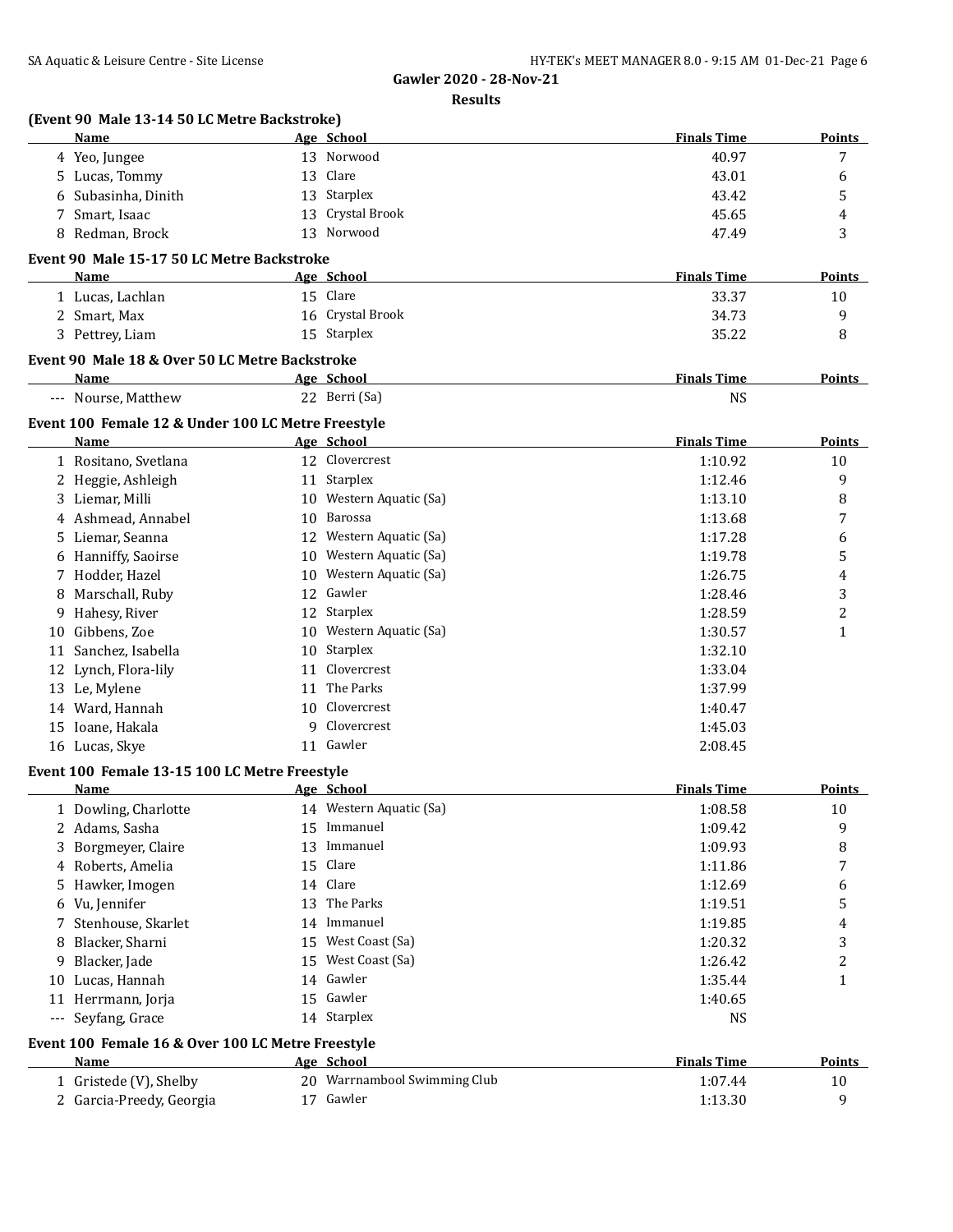#### **Results**

### **Event 100 Male 12 & Under 100 LC Metre Freestyle**

| Name               |    | Age School           | <b>Finals Time</b> | <b>Points</b> |
|--------------------|----|----------------------|--------------------|---------------|
| 1 Charleson, Cody  |    | 12 Starplex          | 1:08.86            | 10            |
| 2 Kupsch, Phoenix  | 11 | Marion               | 1:11.12            | 9             |
| 3 Nys, Lachie      |    | 12 Gawler            | 1:14.65            | 8             |
| 4 Eriksson, Leif   |    | 12 Playford Aquatic  | 1:15.56            | 7             |
| 5 McGinley, Gerard |    | 12 Immanuel          | 1:19.38            | 6             |
| 6 Stubbings, Ewan  |    | 10 Starplex          | 1:23.45            | 5             |
| 7 Tucker, Jacob    | 9  | Immanuel             | 1:26.89            | 4             |
| 8 Goreham, Lachlan |    | 10 Starplex          | 1:31.35            | 3             |
| 9 Keon, Jai        |    | 10 Starplex          | 1:35.70            | 2             |
| 10 Herrmann, Quade |    | 10 Gawler            | 1:42.87            |               |
| 11 Nesci, Zavier   |    | 9 Starplex           | 1:43.32            |               |
| 12 Davey, Callum   | q  | Western Aquatic (Sa) | 1:48.30            |               |
| 13 Le, Liam        | 10 | The Parks            | 2:00.48            |               |

#### **Event 100 Male 13-15 100 LC Metre Freestyle**

|    | Name                 | Age School          | <b>Finals Time</b> | <b>Points</b> |
|----|----------------------|---------------------|--------------------|---------------|
|    | 1 Lucas, Lachlan     | 15 Clare            | 1:02.63            | 10            |
|    | 2 Herbst, Ethan      | 14 Starplex         | 1:02.91            | 9             |
|    | 3 Webb, Jarrod       | 14 Payneham         | 1:03.35            | 8             |
|    | 4 Kupsch, Diezel     | 15 Marion           | 1:04.49            | 7             |
|    | 5 Waligora, Matthew  | 14 Playford Aquatic | 1:07.32            | 6             |
|    | 6 Smith, Jarrad      | 14 Starplex         | 1:09.27            | 5             |
|    | 7 Ryu, Clement       | 13 Norwood          | 1:10.26            | 4             |
|    | 8 Dobson, Joe        | 15 Gawler           | 1:11.21            | 3             |
|    | 9 Towers, Fabricio   | 13 Barossa          | 1:12.10            | 2             |
|    | 10 Lucas, Tommy      | 13 Clare            | 1:12.48            |               |
| 11 | Smart, Isaac         | 13 Crystal Brook    | 1:16.26            |               |
|    | 12 Subasinha, Dinith | 13 Starplex         | 1:17.43            |               |
| 13 | Bampton, Peter       | 13 Gawler           | 1:22.90            |               |
|    | 14 Redman, Brock     | 13 Norwood          | 1:43.31            |               |

#### **Event 100 Male 16 & Over 100 LC Metre Freestyle**

| Name               | Age School              | <b>Finals Time</b> | <b>Points</b> |
|--------------------|-------------------------|--------------------|---------------|
| 1 Jackson, Jack    | 20 Western Aquatic (Sa) | 1:01.86            | 10            |
| 2 Truong, Andrew   | 25 The Parks            | 1:04.80            |               |
| 3 Smart, Max       | 16 Crystal Brook        | 1:07.07            |               |
| 4 Butler, Royce    | 16 Clare                | 1:08.88            | е,            |
| --- Mcfarlane, Ben | 16 Gawler               | NS                 |               |

## **Event 110 Female 12 & Under 100 LC Metre Backstroke**

| Name                 | Age School              | <b>Finals Time</b> | <b>Points</b> |
|----------------------|-------------------------|--------------------|---------------|
| 1 Kennewell, Addison | 12 Starplex             | 1:31.55            | 10            |
| 2 Griffiths, Ellie   | Gawler                  | 1:33.76            | q             |
| 3 Hanniffy, Saoirse  | 10 Western Aquatic (Sa) | 1:40.20            | 8             |
| 4 Clowser, Ellie     | 10 Clovercrest          | 1:43.24            |               |
| 5 Ioane, Hakala      | 9 Clovercrest           | 2:07.81            | 6             |
| 6 Marschall, Grace   | Gawler                  | 2:12.77            |               |
| --- Le, Mylene       | The Parks               | D0                 |               |

## **Event 110 Female 13-15 100 LC Metre Backstroke**

| Name                  | Age School |                     | <b>Finals Time</b> | <b>Points</b> |
|-----------------------|------------|---------------------|--------------------|---------------|
| 1 Axon, Mya           |            | 14 Marion           | 1:21.27            | 10            |
| 2 Waligora, Urszula   |            | 13 Playford Aquatic | 1:24.87            | a             |
| 3 Griffiths, Ashleigh |            | 13 Gawler           | 1:25.78            |               |
| 4 Vu, Jennifer        |            | 13 The Parks        | 1:32.98            | -             |
| --- Blacker, Sharni   | 15.        | West Coast (Sa)     | D0                 |               |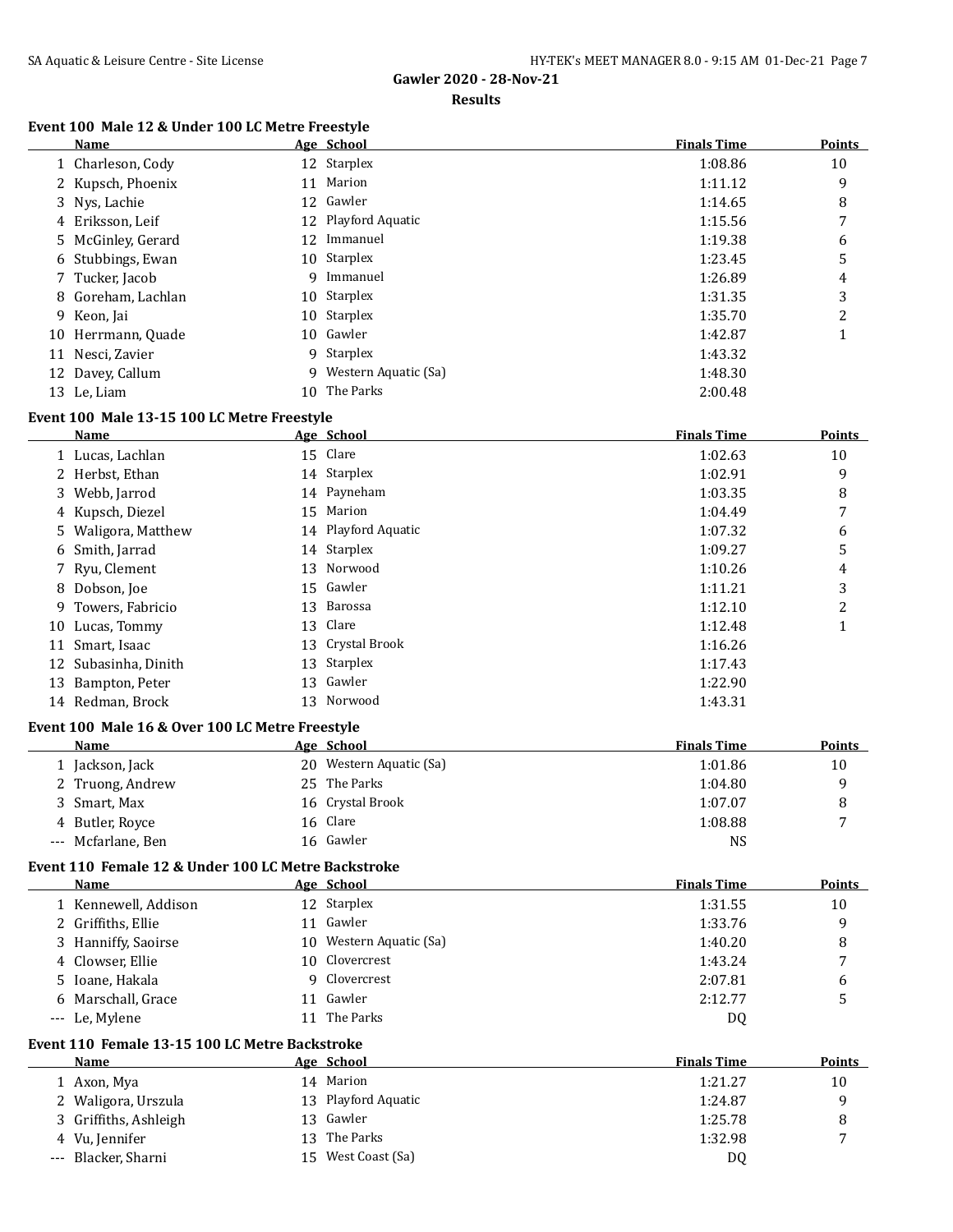|    | Event 110 Female 16 & Over 100 LC Metre Backstroke<br><b>Name</b> |    | Age School                   |                              | <b>Finals Time</b>      | Points                  |
|----|-------------------------------------------------------------------|----|------------------------------|------------------------------|-------------------------|-------------------------|
|    | 1 McVann Hawker, Anna                                             |    | 52 Clare                     |                              | 1:27.42                 | 10                      |
|    | Event 110 Male 12 & Under 100 LC Metre Backstroke                 |    |                              |                              |                         |                         |
|    | Name                                                              |    | Age School                   |                              | <b>Finals Time</b>      | <b>Points</b>           |
|    | 1 McGinley, Gerard                                                |    | 12 Immanuel                  |                              | 1:32.57                 | 10                      |
|    | 2 Dingle, Keanu                                                   |    | 12 Starplex                  |                              | 1:34.69                 | 9                       |
|    |                                                                   |    |                              |                              |                         |                         |
|    | Event 110 Male 13-15 100 LC Metre Backstroke                      |    |                              |                              |                         |                         |
|    | Name                                                              |    | Age School                   |                              | <b>Finals Time</b>      | Points                  |
|    | 1 Stubbings, Harrison                                             |    | 14 Starplex                  |                              | 1:13.05                 | 10                      |
|    | 2 Kupsch, Diezel                                                  |    | 15 Marion                    |                              | 1:15.12                 | 9                       |
| 3  | Pettrey, Liam                                                     | 15 | Starplex                     |                              | 1:15.63                 | 8                       |
| 4  | Dudley, Callum                                                    | 13 | Starplex                     |                              | 1:23.85                 | 7                       |
| 5  | Yeo, Jungee                                                       | 13 | Norwood                      |                              | 1:28.11                 | 6                       |
| 6  | Subasinha, Dinith                                                 | 13 | Starplex                     |                              | 1:30.96                 | 5                       |
| 7  | Bampton, Peter                                                    | 13 | Gawler                       |                              | 1:43.19                 | 4                       |
|    | 8 Redman, Brock                                                   |    | 13 Norwood                   |                              | 1:48.38                 | 3                       |
|    | Event 110 Male 16 & Over 100 LC Metre Backstroke                  |    |                              |                              |                         |                         |
|    | <b>Name</b>                                                       |    | Age School                   |                              | <b>Finals Time</b>      | Points                  |
|    | --- Mcfarlane, Ben                                                |    | 16 Gawler                    |                              | <b>NS</b>               |                         |
|    | --- Kennedy, Ethan                                                |    | 19 Gawler                    |                              | <b>NS</b>               |                         |
|    | Event 120 Mixed 200 LC Metre Relay Supetrcuts Medley              |    |                              |                              |                         |                         |
|    | <b>Team</b>                                                       |    | Relay                        |                              | <b>Finals Time</b>      | Points                  |
|    | 1 Starplex                                                        |    | A                            |                              | 2:14.85                 | 20                      |
|    | 1) Stubbings, Harrison M14                                        |    | 2) Seyfang, Grace W14        | 3) Reimann, Phoebe W15       | 4) Herbst, Ethan M14    |                         |
|    | 2 Gawler                                                          |    | B                            |                              | 2:27.51                 | 18                      |
|    | 1) Griffiths, Ashleigh W13                                        |    | 2) Mcfarlane, Ben M16        | 3) Mather-Brown, Rebecca W48 | 4) Nys, Lachie M12      |                         |
|    | 3 Starplex                                                        |    | B                            |                              | 2:29.07                 | 16                      |
|    | 1) Nesci, Ava W12                                                 |    | 2) Pettrey, Liam M15         | 3) Dudley, Callum M13        | 4) Sanchez, Madison W12 |                         |
|    | 4 Western Aquatic (Sa)                                            |    | A                            |                              | 2:52.99                 | 14                      |
|    | 1) Jackson, Jack M20                                              |    | 2) Hodder, Hazel W10         | 3) Liemar, Milli W10         | 4) Davey, Callum M9     |                         |
|    |                                                                   |    |                              |                              |                         |                         |
|    | Event 130 Female 200 LC Metre Freestyle                           |    |                              |                              |                         |                         |
|    | <b>Name</b>                                                       |    | Age School                   |                              | <b>Finals Time</b>      | Points                  |
|    | 1 Trumble, Madeleine                                              |    | 15 Marion                    |                              | 2:18.60                 | 10                      |
|    | 2 Gristede (V), Shelby                                            |    | 20 Warrnambool Swimming Club |                              | 2:27.24                 | 9                       |
| 3  | Dowling, Charlotte                                                |    | 14 Western Aquatic (Sa)      |                              | 2:30.94                 | 8                       |
| 4  | Breden, Alex                                                      | 15 | Western Aquatic (Sa)         |                              | 2:31.14                 | 7                       |
| 5  | Adams, Sasha                                                      | 15 | Immanuel                     |                              | 2:38.51                 | 6                       |
| 6  | Hawker, Imogen                                                    | 14 | Clare                        |                              | 2:43.52                 | 5                       |
|    | Liemar, Milli                                                     | 10 | Western Aquatic (Sa)         |                              | 2:45.39                 | 4                       |
| 8  | Nesci, Ocea                                                       | 10 | Starplex                     |                              | 2:45.67                 | 3                       |
| 9  | Mather-Brown, Rebecca                                             | 48 | Gawler                       |                              | 2:47.67                 | $\overline{\mathbf{c}}$ |
| 10 | Liemar, Seanna                                                    | 12 | Western Aquatic (Sa)         |                              | 2:52.09                 | $\mathbf{1}$            |
| 11 | Blacker, Sharni                                                   | 15 | West Coast (Sa)              |                              | 2:55.40                 |                         |
| 12 | Vu, Jennifer                                                      | 13 | The Parks                    |                              | 2:57.35                 |                         |
|    | 13 Collins, Shania                                                | 23 | Gawler                       |                              | 2:59.40                 |                         |
|    | 14 Griffiths, Ellie                                               |    | 11 Gawler                    |                              | 3:01.10                 |                         |
| 15 | Marschall, Ruby                                                   |    | 12 Gawler                    |                              | 3:05.36                 |                         |
| 16 | Lynch, Flora-lily                                                 | 11 | Clovercrest                  |                              | 3:09.91                 |                         |
| 17 | Blacker, Jade                                                     | 15 | West Coast (Sa)              |                              | 3:10.44                 |                         |
| 18 | Goreham, Chelsea                                                  |    | 12 Starplex                  |                              | 3:14.83                 |                         |
|    |                                                                   |    |                              |                              |                         |                         |
| 19 | Bampton, Zoe                                                      | 9  | Western Aquatic (Sa)         |                              | 3:21.60                 |                         |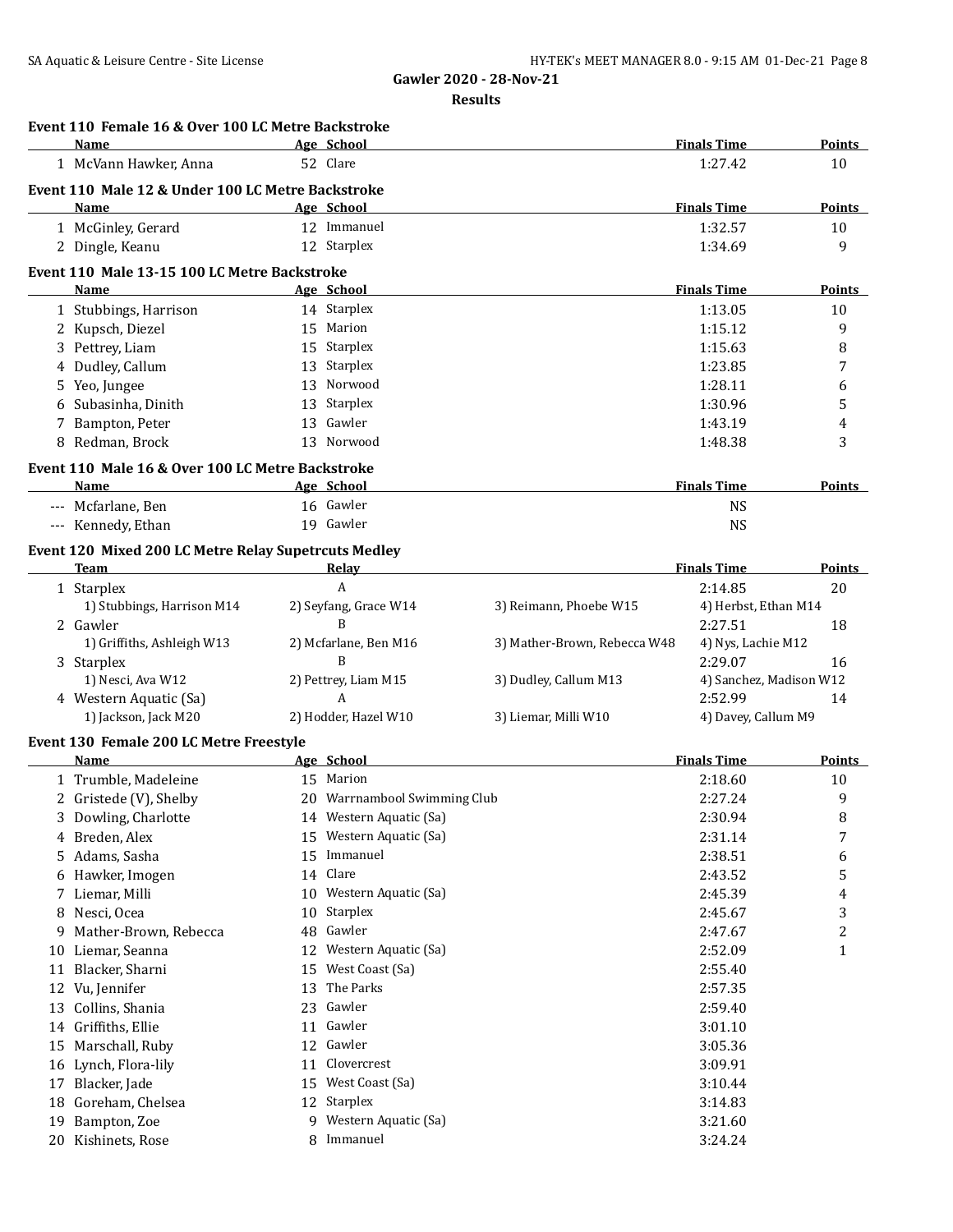#### **Results**

#### **Event 130 Male 200 LC Metre Freestyle**

| Name                  |     | Age School              | <b>Finals Time</b> | <b>Points</b> |
|-----------------------|-----|-------------------------|--------------------|---------------|
| 1 Watkinson, Myles    |     | 18 Western Aquatic (Sa) | 2:13.45            | 10            |
| 2 Webb, Jarrod        |     | 14 Payneham             | 2:13.84            | 9             |
| 3 Travers, Jack       |     | 14 Western Aquatic (Sa) | 2:17.82            | 8             |
| 4 Sandercock, Finnian | 13  | Western Aquatic (Sa)    | 2:18.80            | 7             |
| 5 Waligora, Matthew   |     | 14 Playford Aquatic     | 2:28.84            | 6             |
| 6 Butler, Royce       |     | 16 Clare                | 2:31.42            | 5             |
| 7 Kupsch, Phoenix     | 11  | Marion                  | 2:33.65            | 4             |
| 8 Charleson, Cody     |     | 12 Starplex             | 2:40.51            | 3             |
| 9 Dobson, Joe         |     | 15 Gawler               | 2:43.29            | າ             |
| 10 Bampton, Ky        | 11  | Western Aquatic (Sa)    | 2:46.08            |               |
| 11 Tucker, Jacob      | q   | Immanuel                | 3:04.15            |               |
| 12 Goreham, Lachlan   | 10. | Starplex                | 3:10.17            |               |

#### **Event 140 Female 12 & Under 100 LC Metre Breaststroke**

|    | Name                 |    | Age School              | <b>Finals Time</b> | <b>Points</b> |
|----|----------------------|----|-------------------------|--------------------|---------------|
|    | 1 Nesci, Ava         |    | 12 Starplex             | 1:42.19            | 10            |
|    | 2 Griffiths, Ellie   | 11 | Gawler                  | 1:42.69            | 9             |
|    | 3 Liemar, Seanna     |    | 12 Western Aquatic (Sa) | 1:46.47            | 8             |
|    | 4 Kennewell, Addison |    | 12 Starplex             | 1:50.51            | 7             |
|    | 5 Hodder, Hazel      |    | 10 Western Aquatic (Sa) | 1:51.36            | 6             |
|    | 6 Hanniffy, Saoirse  |    | 10 Western Aquatic (Sa) | 1:51.76            | 5             |
|    | 7 Goreham, Chelsea   |    | 12 Starplex             | 1:56.54            | 4             |
|    | 8 Skeen, Sophie      |    | 10 Starplex             | 1:59.06            | 3             |
|    | 9 Towers, Emily      | 11 | Barossa                 | 2:01.05            | 2             |
| 10 | Kishinets, Rose      | 8  | Immanuel                | 2:08.70            |               |
| 11 | Ward, Hannah         |    | 10 Clovercrest          | 2:12.80            |               |
|    | 12 Lucas, Skye       | 11 | Gawler                  | 2:18.79            |               |
|    | --- Hahesy, River    |    | 12 Starplex             | <b>NS</b>          |               |

#### **Event 140 Female 13-15 100 LC Metre Breaststroke**

| <b>Name</b>           | Age School          | <b>Finals Time</b><br><b>Points</b> |  |
|-----------------------|---------------------|-------------------------------------|--|
| 1 Borgmeyer, Claire   | Immanuel            | 1:23.36<br>10                       |  |
| 2 Waligora, Urszula   | 13 Playford Aquatic | 1:33.99                             |  |
| 3 Griffiths, Ashleigh | 13 Gawler           | 1:41.63                             |  |

## **Event 140 Male 12 & Under 100 LC Metre Breaststroke**

| Name               | Age School          | <b>Finals Time</b> | <b>Points</b> |
|--------------------|---------------------|--------------------|---------------|
| 1 Nys, Lachie      | 12 Gawler           | 1:42.34            | 10            |
| 2 Eriksson, Leif   | 12 Playford Aquatic | 1:49.54            |               |
| 3 Herrmann, Quade  | 10 Gawler           | 2:00.63            |               |
| 4 Goreham, Lachlan | 10 Starplex         | 2:03.59            | $\mathbf{r}$  |

#### **Event 140 Male 13-15 100 LC Metre Breaststroke**

| <b>Name</b>                                        | Age School              | <b>Finals Time</b> | Points |
|----------------------------------------------------|-------------------------|--------------------|--------|
| 1 Kupsch, Diezel                                   | 15 Marion               | 1:20.04            | 10     |
| 2 Travers, Jack                                    | 14 Western Aquatic (Sa) | 1:27.88            | 9      |
| 3 Pettrey, Liam                                    | 15 Starplex             | 1:30.30            | 8      |
| 4 Sandercock, Finnian                              | 13 Western Aquatic (Sa) | 1:31.95            | 7      |
| 5 Ryu, Clement                                     | 13 Norwood              | 1:32.54            | 6      |
| 6 Yeo, Jungee                                      | 13 Norwood              | 1:34.48            | 5      |
| 7 Subasinha, Dinith                                | 13 Starplex             | 1:41.99            | 4      |
| 8 Smart, Isaac                                     | 13 Crystal Brook        | 1:43.44            | 3      |
| Event 140 Male 16 & Over 100 LC Metre Breaststroke |                         |                    |        |
| Name                                               | Age School              | <b>Finals Time</b> | Points |
| 1 Semmens, Jacob                                   | 19 Western Aquatic (Sa) | 1:18.08            | 10     |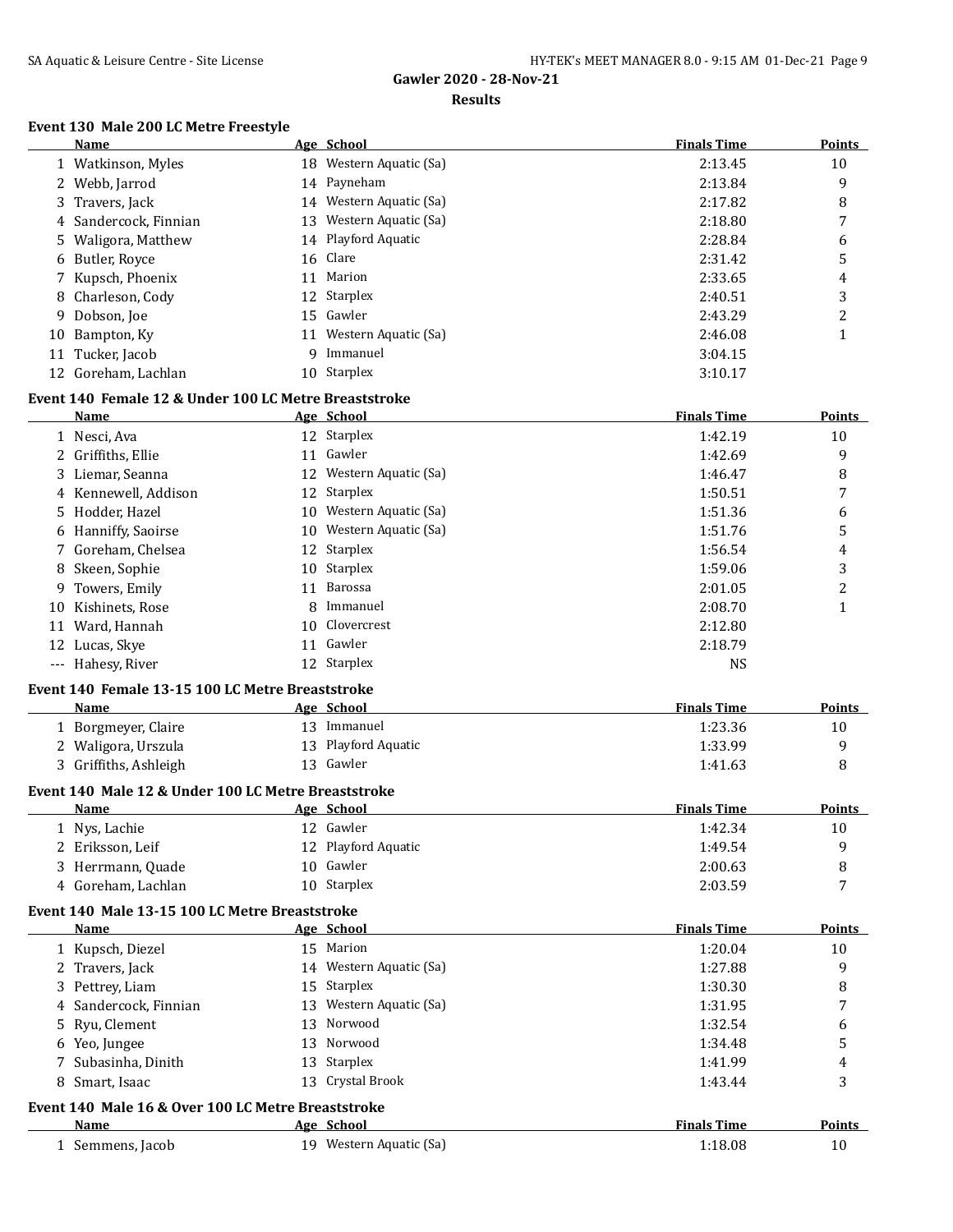**Results**

## **(Event 140 Male 16 & Over 100 LC Metre Breaststroke)**

| <b>Name</b>                                          | Age School | <b>Finals Time</b> | <b>Points</b> |
|------------------------------------------------------|------------|--------------------|---------------|
| 2 Mcfarlane, Ben                                     | 16 Gawler  | 1:21.67            |               |
| 3 Butler, Royce                                      | 16 Clare   | 1:39.07            |               |
| Event 150 Female 10 & Under 50 LC Metre Breaststroke |            |                    |               |
| Name                                                 | Age School | <b>Finals Time</b> | Points        |

|    | Liemar, Milli<br>10      |    | Western Aquatic (Sa) | 47.94   | 10 |
|----|--------------------------|----|----------------------|---------|----|
|    | 2 Hodder, Hazel          | 10 | Western Aquatic (Sa) | 51.11   | 9  |
|    | 3 Hanniffy, Saoirse      | 10 | Western Aquatic (Sa) | 51.62   | 8  |
|    | 4 Skeen, Sophie          | 10 | Starplex             | 53.92   | 7  |
| 5. | Ross, Margot             | 10 | Barossa              | 55.57   | 6  |
| 6  | Sanchez, Isabella        | 10 | Starplex             | 55.67   | 5  |
|    | 7 Gibbens, Zoe           | 10 | Western Aquatic (Sa) | 57.05   | 4  |
| 8  | Archibald, Jaidah        | 10 | Starplex             | 57.15   | 3  |
| 9  | Ross, Eve                | 9  | Barossa              | 1:01.47 | 2  |
|    | 10 Nguyen, Winny         | 8  | The Parks            | 1:02.17 |    |
| 11 | Ward, Hannah             | 10 | Clovercrest          | 1:03.15 |    |
|    | 12 Ioane, Hakala         | 9  | Clovercrest          | 1:04.14 |    |
|    | 13 Smith, Eliza          | 10 | Starplex             | 1:05.01 |    |
|    | 14 Skeen, Annabelle      |    | 9 Starplex           | 1:12.29 |    |
|    | 15 Dingle, Nyeisha       |    | 7 Starplex           | 1:15.60 |    |
| 16 | Murch, Sophie            | 8. | Barossa              | 1:23.19 |    |
|    | --- Clowser, Ellie<br>10 |    | Clovercrest          | NS      |    |

## **Event 150 Male 10 & Under 50 LC Metre Breaststroke**

| Name              |    | Age School             | <b>Finals Time</b> | Points |
|-------------------|----|------------------------|--------------------|--------|
| 1 Tucker, Jacob   |    | 9 Immanuel             | 54.11              | 10     |
| 2 Herrmann, Quade |    | 10 Gawler              | 55.04              | 9      |
| 3 Nguyen, Steven  |    | 10 The Parks           | 56.87              | 8      |
| 4 Keon, Jai       |    | 10 Starplex            | 57.00              | 7      |
| 5 Vu, Joshua      |    | 8 The Parks            | 58.61              | 6      |
| 6 Mychalyn, Jax   |    | 10 Norwood             | 1:00.94            | 5      |
| 7 Le, Liam        |    | 10 The Parks           | 1:02.37            | 4      |
| 8 Nesci, Zavier   |    | 9 Starplex             | 1:02.58            | 3      |
| 9 Davey, Callum   |    | 9 Western Aquatic (Sa) | 1:10.41            | າ      |
| 10 Nys, Harrison  |    | 10 Gawler              | 1:10.84            |        |
| 11 Tran, Cuong    | Q. | The Parks              | 1:21.20            |        |

# **Event 160 Female 11-12 50 LC Metre Breaststroke**

| Name                 |    | Age School              | <b>Finals Time</b> | Points         |
|----------------------|----|-------------------------|--------------------|----------------|
| 1 Sanchez, Madison   |    | 12 Starplex             | 43.27              | 10             |
| 2 Rositano, Svetlana |    | 12 Clovercrest          | 45.42              | 9              |
| 3 Liemar, Seanna     |    | 12 Western Aquatic (Sa) | 46.64              | 8              |
| 4 Lynch, Flora-lily  |    | 11 Clovercrest          | 48.95              | $\overline{7}$ |
| 5 Marschall, Ruby    |    | 12 Gawler               | 50.14              | 6              |
| 6 Giles, Tatum       |    | 12 Clare                | 51.54              | 5              |
| 7 Goreham, Chelsea   |    | 12 Starplex             | 53.78              | 4              |
| 8 Franze, Rose       |    | 12 Henley & Grange      | 54.48              | 3              |
| 9 Towers, Emily      | 11 | Barossa                 | 55.45              | 2              |
| 10 Murch, Lucy       | 11 | Barossa                 | 56.43              |                |
| 11 Carboni, Sofia    | 11 | Barossa                 | 59.27              |                |
| 12 Marschall, Grace  | 11 | Gawler                  | 1:18.27            |                |

### **Event 160 Female 13-14 50 LC Metre Breaststroke**

| Name                | Age School  | <b>Finals Time</b> | <b>Points</b> |
|---------------------|-------------|--------------------|---------------|
| 1 Borgmeyer, Claire | Immanuel    | 37.81              | 10            |
| 2 Seyfang, Grace    | 14 Starplex | 40.37              |               |
| 3 Hawker, Imogen    | Clare<br>14 | 42.36              |               |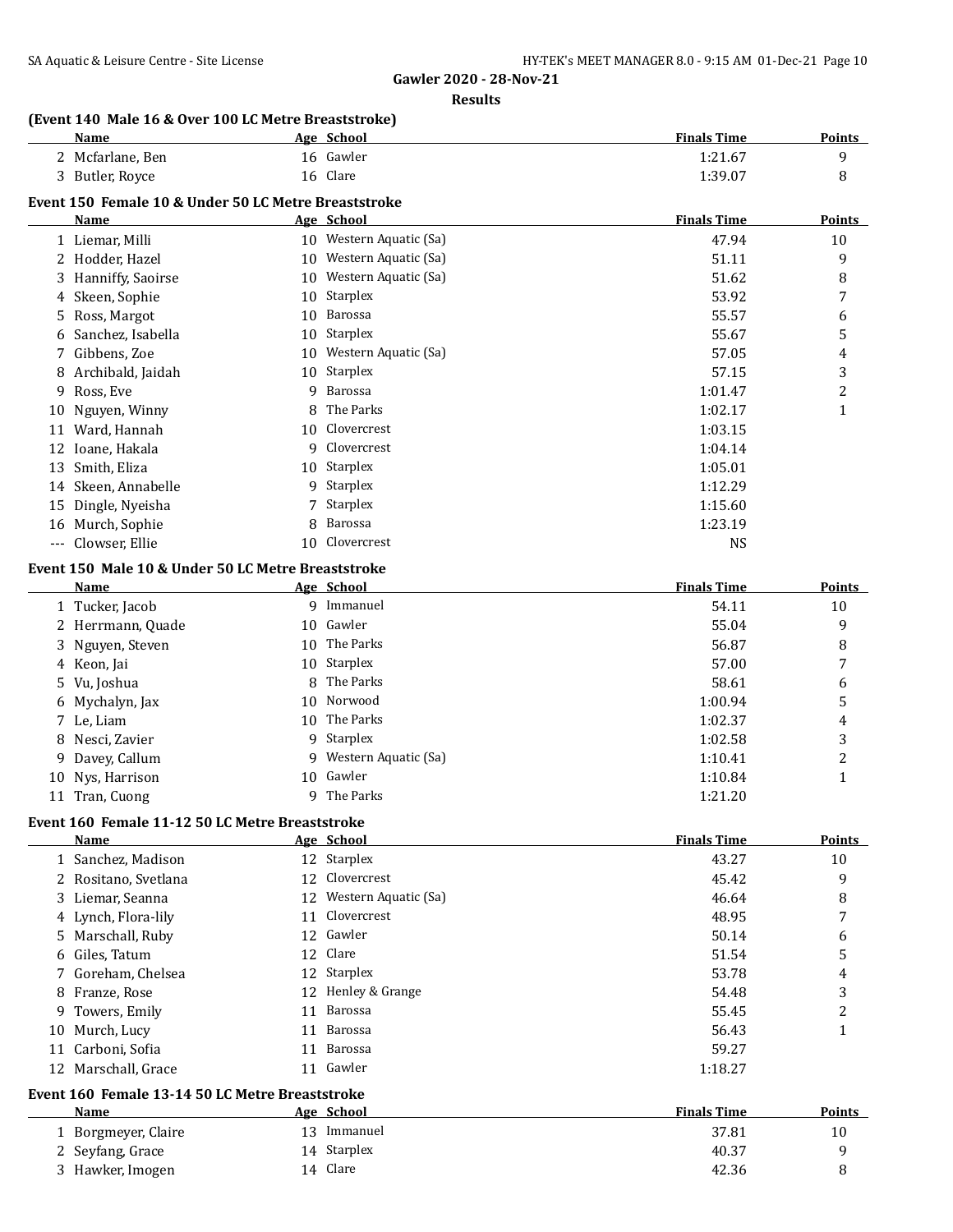| <b>Name</b>                                        | Age School              | <b>Finals Time</b> | Points        |
|----------------------------------------------------|-------------------------|--------------------|---------------|
| 4 Dowling, Charlotte                               | 14 Western Aquatic (Sa) | 45.01              | 7             |
| 5 Griffiths, Ashleigh                              | 13 Gawler               | 46.04              | 6             |
| 6 Vu, Jennifer                                     | 13 The Parks            | 49.06              | 5             |
| 7 Lucas, Hannah                                    | 14 Gawler               | 53.99              | 4             |
| 8 Lamming, Savannah                                | 13 Marion               | 56.72              | 3             |
| Event 160 Female 15-17 50 LC Metre Breaststroke    |                         |                    |               |
| <b>Name</b>                                        | Age School              | <b>Finals Time</b> | <b>Points</b> |
| 1 Trumble, Madeleine                               | 15 Marion               | 37.19              | 10            |
| 2 Roberts, Amelia                                  | 15 Clare                | 45.13              | 9             |
| 3 Breden, Alex                                     | 15 Western Aquatic (Sa) | 46.83              | 8             |
| 4 Blacker, Jade                                    | 15 West Coast (Sa)      | 51.31              | 7             |
| 5 Herrmann, Jorja                                  | 15 Gawler               | 1:02.74            | 6             |
| Event 160 Male 11-12 50 LC Metre Breaststroke      |                         |                    |               |
| Name                                               | Age School              | <b>Finals Time</b> | Points        |
| 1 Charleson, Cody                                  | 12 Starplex             | 44.70              | 10            |
| 2 Kupsch, Phoenix                                  | 11 Marion               | 46.19              | 9             |
| 3 McGinley, Gerard                                 | 12 Immanuel             | 48.55              | 8             |
| 4 Eriksson, Leif                                   | 12 Playford Aquatic     | 50.64              | 7             |
| Dingle, Keanu<br>5.                                | 12 Starplex             | 51.37              | 6             |
| 6 Tran, Kien                                       | 11 The Parks            | 1:20.16            | 5             |
| Event 160 Male 13-14 50 LC Metre Breaststroke      |                         |                    |               |
| Name                                               | Age School              | <b>Finals Time</b> | <b>Points</b> |
| 1 Webb, Jarrod                                     | 14 Payneham             | 37.28              | 10            |
| 2 Smith, Jarrad                                    | 14 Starplex             | 41.01              | 9             |
| Lucas, Tommy<br>3                                  | 13 Clare                | 43.13              | 8             |
| 4 Dudley, Callum                                   | 13 Starplex             | 44.18              | 7             |
| Subasinha, Dinith<br>5                             | 13 Starplex             | 46.22              | 6             |
| Smart, Isaac<br>6                                  | 13 Crystal Brook        | 46.34              | 5             |
| 7 DeHoogd, Solomon                                 | 14 Starplex             | 46.62              | 4             |
| 8 East, Jaidyn                                     | 13 Gawler               | 47.69              | 3             |
| Event 160 Male 15-17 50 LC Metre Breaststroke      |                         |                    |               |
| Name                                               | Age School              | <b>Finals Time</b> | <b>Points</b> |
| 1 Kupsch, Diezel                                   | 15 Marion               | 34.88              | 10            |
| 2 Lehmann, Reuben                                  | 16 Immanuel             | 35.18              | 9             |
| 3 Mcfarlane, Ben                                   | 16 Gawler               | 36.58              | 8             |
| 4 Lucas, Lachlan                                   | 15 Clare                | 38.12              | 7             |
| 5 Pettrey, Liam                                    | 15 Starplex             | 38.92              | 6             |
| 6 Smart, Max                                       | 16 Crystal Brook        | 40.42              | 5             |
| 7 Butler, Royce                                    | 16 Clare                | 45.80              | 4             |
| Event 160 Male 18 & Over 50 LC Metre Breaststroke  |                         |                    |               |
| Name                                               | Age School              | <b>Finals Time</b> | <b>Points</b> |
| 1 Semmens, Jacob                                   | 19 Western Aquatic (Sa) | 34.56              | 10            |
| --- Nourse, Matthew                                | 22 Berri (Sa)           | <b>NS</b>          |               |
| Event 170 Female 12 & Under 100 LC Metre Butterfly |                         |                    |               |
| Name                                               | Age School              | <b>Finals Time</b> | <b>Points</b> |
| 1 Liemar, Milli                                    | 10 Western Aquatic (Sa) | 1:38.77            | 10            |
| Event 170 Female 13-15 100 LC Metre Butterfly      |                         |                    |               |
| Name                                               | Age School              | <b>Finals Time</b> | <b>Points</b> |
| 1 Adams, Sasha                                     | 15 Immanuel             | 1:23.47            | 10            |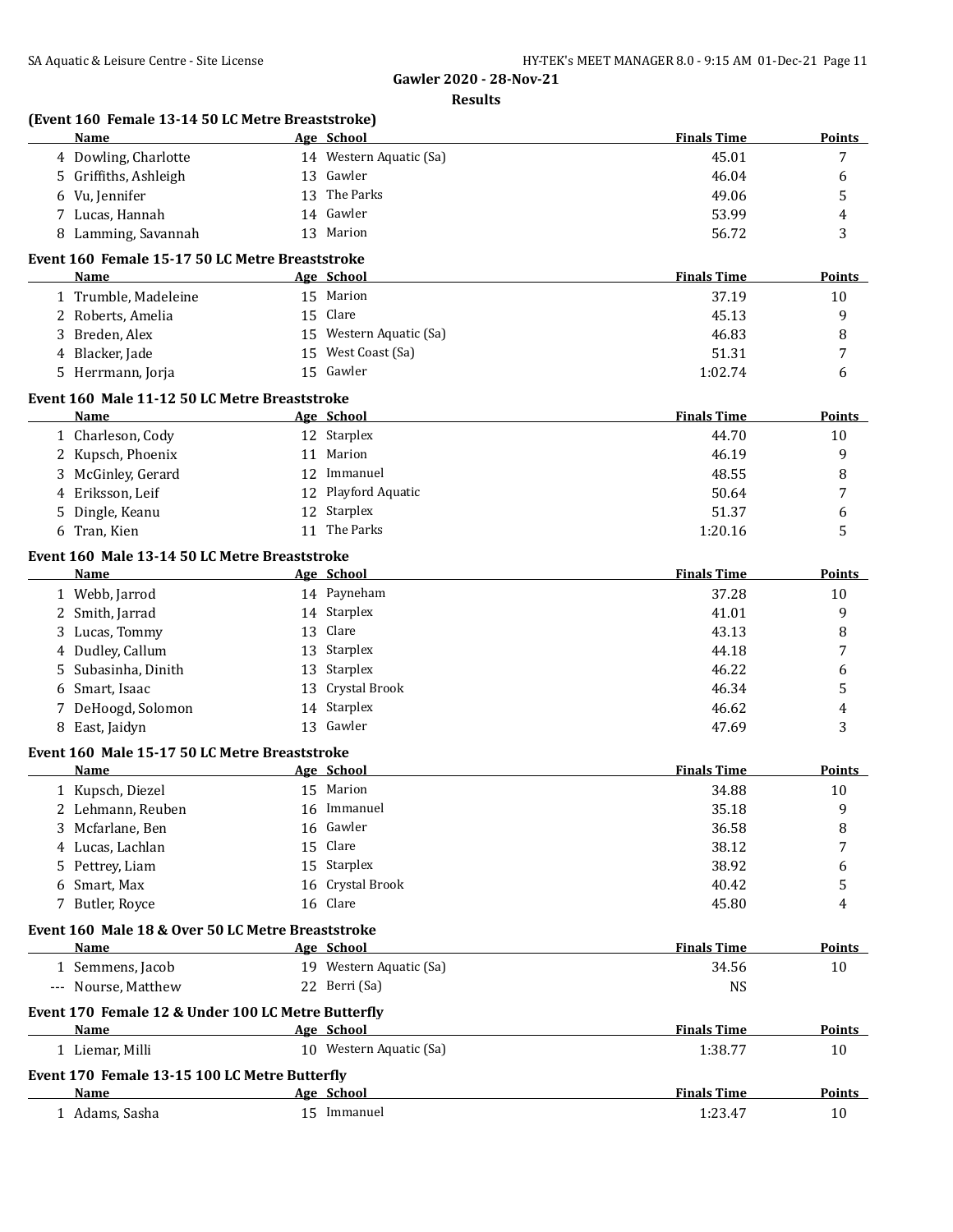|    | Event 170 Female 16 & Over 100 LC Metre Butterfly<br>Name         |    |                                            | <b>Finals Time</b> |               |
|----|-------------------------------------------------------------------|----|--------------------------------------------|--------------------|---------------|
|    |                                                                   |    | Age School<br>20 Warrnambool Swimming Club |                    | Points        |
|    | 1 Gristede (V), Shelby                                            |    | 52 Clare                                   | 1:16.67            | 10            |
|    | 2 McVann Hawker, Anna                                             |    |                                            | 1:25.90            | 9             |
|    | 3 Collins, Shania                                                 |    | 23 Gawler                                  | 1:37.91            | 8             |
|    | Event 170 Male 12 & Under 100 LC Metre Butterfly                  |    |                                            |                    |               |
|    | Name                                                              |    | Age School                                 | <b>Finals Time</b> | Points        |
|    | 1 Kupsch, Phoenix                                                 |    | 11 Marion                                  | 1:29.31            | 10            |
|    | 2 Bampton, Ky                                                     |    | 11 Western Aquatic (Sa)                    | 1:36.73            | 9             |
|    | 3 McGinley, Gerard                                                |    | 12 Immanuel                                | 1:52.38            | 8             |
|    | Event 170 Male 13-15 100 LC Metre Butterfly                       |    |                                            |                    |               |
|    | Name                                                              |    | Age School                                 | <b>Finals Time</b> | <b>Points</b> |
|    | 1 Sandercock, Finnian                                             |    | 13 Western Aquatic (Sa)                    | 1:14.46            | 10            |
|    | 2 Travers, Jack                                                   |    | 14 Western Aquatic (Sa)                    | 1:20.54            | 9             |
|    | 3 Waligora, Matthew                                               |    | 14 Playford Aquatic                        | 1:25.47            | 8             |
|    | 4 Yeo, Jungee                                                     |    | 13 Norwood                                 | 1:25.52            | 7             |
|    | Event 170 Male 16 & Over 100 LC Metre Butterfly                   |    |                                            |                    |               |
|    | Name                                                              |    | Age School                                 | <b>Finals Time</b> | <b>Points</b> |
|    | 1 Watkinson, Myles                                                |    | 18 Western Aquatic (Sa)                    | 1:09.39            | 10            |
|    | 2 Truong, Andrew                                                  |    | 25 The Parks                               | 1:15.04            | 9             |
|    | 3 Jackson, Jack                                                   |    | 20 Western Aquatic (Sa)                    | 1:18.61            | 8             |
|    | Event 180H Mixed 200 LC Metre Relay Handicap Freestyle            |    |                                            |                    |               |
|    | Team                                                              |    | Relay                                      | <b>Finals Time</b> | Points        |
|    | 1 Western Aquatic (Sa)                                            |    | B                                          | 3:10.52            | 20            |
|    | 2 Western Aquatic (Sa)                                            |    | C                                          | 3:13.85            | 18            |
|    | --- Western Aquatic (Sa)                                          |    | A                                          | <b>SCR</b>         |               |
|    |                                                                   |    |                                            |                    |               |
|    | Event 190H Mixed 13 & Under 50 LC Metre Handicap Feestyle<br>Name |    | Age School                                 | <b>Finals Time</b> | <b>Points</b> |
|    | 1 Kishinets, Rose                                                 |    | 8 Immanuel                                 | 46.58              | 10            |
|    | 2 Tran, Kien                                                      |    | 11 The Parks                               | 47.30              | 9             |
|    | 3 Marschall, Ruby                                                 |    | 12 Gawler                                  | 47.65              | 8             |
|    |                                                                   |    |                                            |                    |               |
|    | Event 200H Mixed 14 & Over 50 LC Metre Handicap Freestyle         |    |                                            | <b>Finals Time</b> |               |
|    | <b>Name</b><br>1 Semmens, Jacob                                   |    | Age School<br>19 Western Aquatic (Sa)      |                    | <b>Points</b> |
|    |                                                                   |    |                                            | 53.26              | 10            |
|    | 2 Jackson, Jack                                                   |    | 20 Western Aquatic (Sa)                    | 54.33              | 9             |
|    | 3 Roberts, Amelia                                                 |    | 15 Clare                                   | 54.56              | 8             |
|    | 4 Watkinson, Myles                                                |    | 18 Western Aquatic (Sa)                    | 56.15              | 7             |
|    | Event 210 Female 10 & Under 50 LC Metre Butterfly                 |    |                                            |                    |               |
|    | <u>Name</u>                                                       |    | Age School                                 | <b>Finals Time</b> | <b>Points</b> |
|    | 1 Nesci, Ocea                                                     |    | 10 Starplex                                | 38.23              | 10            |
|    | 2 Liemar, Milli                                                   | 10 | Western Aquatic (Sa)                       | 40.10              | 9             |
| 3  | Gibbens, Zoe                                                      | 10 | Western Aquatic (Sa)                       | 48.81              | 8             |
|    | 4 Bampton, Zoe                                                    | 9  | Western Aquatic (Sa)                       | 49.74              | 7             |
| 5  | Skeen, Sophie                                                     | 10 | Starplex                                   | 51.90              | 6             |
| 6  | Kishinets, Rose                                                   | 8  | Immanuel                                   | 56.61              | 5             |
| 7  | Sanchez, Isabella                                                 | 10 | Starplex                                   | 57.77              | 4             |
|    | 8 Nguyen, Winny                                                   | 8  | The Parks                                  | 59.04              | 3             |
|    | 9 Ward, Hannah                                                    | 10 | Clovercrest                                | 1:02.51            | 2             |
| 10 | Ioane, Hakala                                                     | 9  | Clovercrest                                | 1:15.01            | 1             |
| 11 | Skeen, Annabelle                                                  | 9  | Starplex                                   | 1:18.24            |               |
|    | --- Hanniffy, Saoirse                                             | 10 | Western Aquatic (Sa)                       | NS                 |               |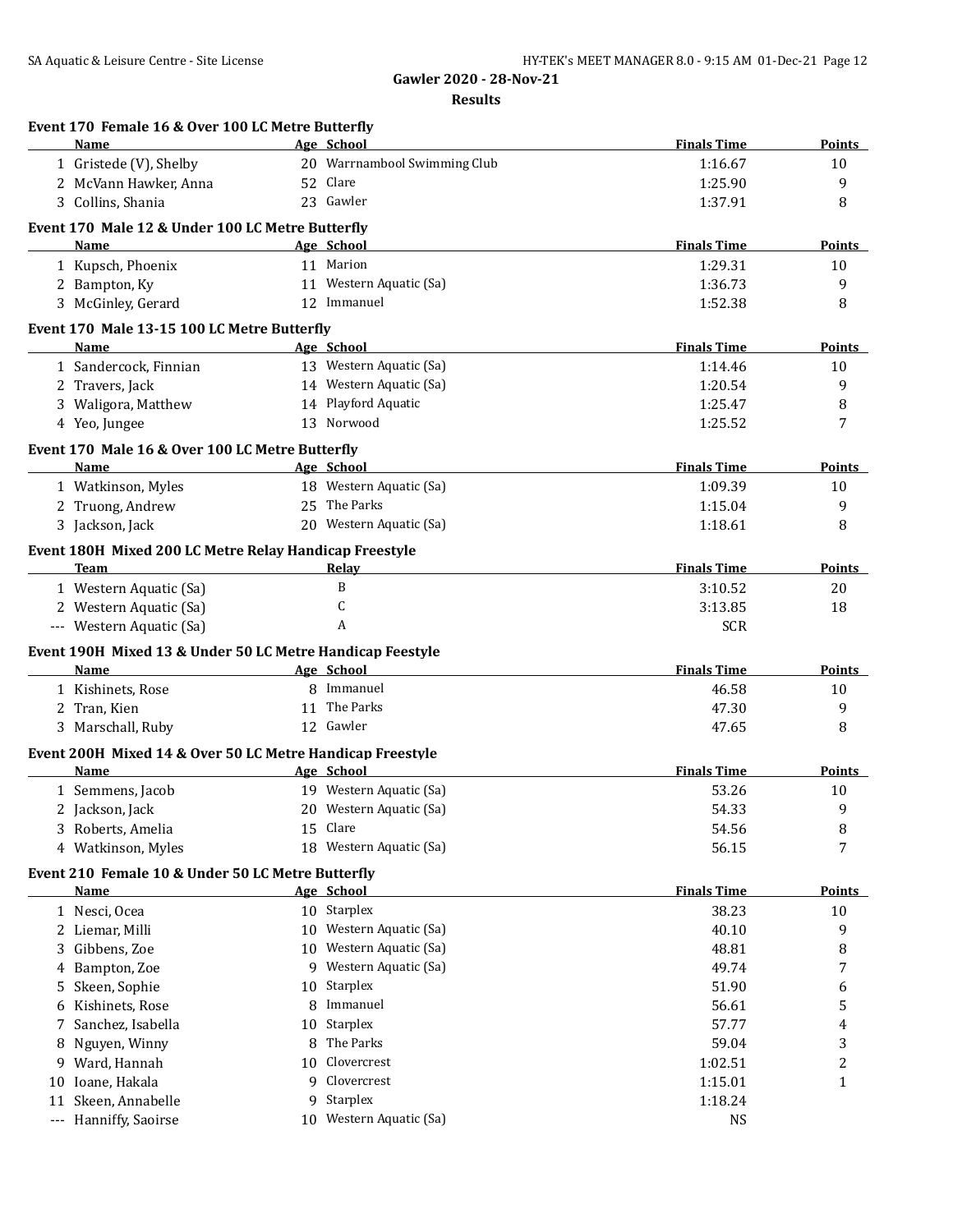### **Results**

## **Event 210 Male 10 & Under 50 LC Metre Butterfly**

|     | Name                                             |    | Age School              | <b>Finals Time</b> | <b>Points</b> |
|-----|--------------------------------------------------|----|-------------------------|--------------------|---------------|
|     | 1 Tucker, Jacob                                  |    | 9 Immanuel              | 50.20              | 10            |
|     | 2 Mychalyn, Jax                                  | 10 | Norwood                 | 51.53              | 9             |
|     | Goreham, Lachlan                                 | 10 | Starplex                | 51.56              | 8             |
|     | Nguyen, Steven                                   | 10 | The Parks               | 52.60              | 7             |
|     | 5 Herrmann, Quade                                | 10 | Gawler                  | 1:03.56            | 6             |
|     | 6 Davey, Callum                                  | 9  | Western Aquatic (Sa)    | 1:06.03            | 5             |
|     | 7 Vu, Joshua                                     | 8  | The Parks               | 1:12.74            | 4             |
|     | 8 Le, Liam                                       | 10 | The Parks               | 1:23.85            | 3             |
|     | Event 220 Female 11-12 50 LC Metre Butterfly     |    |                         |                    |               |
|     | Name                                             |    | Age School              | <b>Finals Time</b> | <b>Points</b> |
|     | 1 Sanchez, Madison                               |    | 12 Starplex             | 36.83              | 10            |
|     | 2 Rositano, Svetlana                             |    | 12 Clovercrest          | 37.68              | 9             |
| 3   | Kennewell, Addison                               |    | 12 Starplex             | 43.49              | 8             |
|     | Towers, Emily                                    | 11 | Barossa                 | 44.86              | 7             |
| 4   | 5 Lynch, Flora-lily                              |    | 11 Clovercrest          | 47.71              |               |
|     | 6 Goreham, Chelsea                               |    | 12 Starplex             |                    | 6             |
|     | 7 Carboni, Sofia                                 |    | Barossa                 | 47.81              | 5             |
|     |                                                  | 11 |                         | 48.15              | 4             |
|     | 8 Griffiths, Ellie                               | 11 | Gawler                  | 48.47              | 3             |
| 9   | Lucas, Skye                                      | 11 | Gawler                  | 1:17.28            | 2             |
| --- | Heggie, Ashleigh                                 |    | 11 Starplex             | <b>NS</b>          |               |
|     | --- Hahesy, River                                |    | 12 Starplex             | <b>NS</b>          |               |
|     | Event 220 Female 13-14 50 LC Metre Butterfly     |    |                         |                    |               |
|     | Name                                             |    | Age School              | <b>Finals Time</b> | <b>Points</b> |
|     | 1 Borgmeyer, Claire                              |    | 13 Immanuel             | 35.69              | 10            |
|     | 2 Waligora, Urszula                              |    | 13 Playford Aquatic     | 37.88              | 9             |
|     | 3 Hawker, Imogen                                 |    | 14 Clare                | 38.85              | 8             |
|     | 4 Griffiths, Ashleigh                            |    | 13 Gawler               | 40.58              | 7             |
|     | 5 Stenhouse, Skarlet                             |    | 14 Immanuel             | 45.16              | 6             |
|     | --- Seyfang, Grace                               |    | 14 Starplex             | <b>SCR</b>         |               |
|     | Event 220 Female 15-17 50 LC Metre Butterfly     |    |                         |                    |               |
|     | Name                                             |    | Age School              | <b>Finals Time</b> | Points        |
|     | 1 Roberts, Amelia                                |    | 15 Clare                | 40.07              | 10            |
|     |                                                  |    |                         |                    |               |
|     | Event 220 Female 18 & Over 50 LC Metre Butterfly |    |                         | <b>Finals Time</b> | <b>Points</b> |
|     | Name<br>1 Mather-Brown, Rebecca                  |    | Age School<br>48 Gawler | 38.33              | $10\,$        |
|     |                                                  |    |                         |                    |               |
|     | Event 220 Male 11-12 50 LC Metre Butterfly       |    |                         |                    |               |
|     | Name                                             |    | Age School              | <b>Finals Time</b> | Points        |
|     | 1 Charleson, Cody                                |    | 12 Starplex             | 36.06              | 10            |
|     | 2 McGinley, Gerard                               |    | 12 Immanuel             | 37.84              | 9             |
|     | 3 Kupsch, Phoenix                                |    | 11 Marion               | 38.58              | 8             |
|     | 4 Dingle, Keanu                                  |    | 12 Starplex             | 50.72              | 7             |
|     | Event 220 Male 13-14 50 LC Metre Butterfly       |    |                         |                    |               |
|     | <b>Name</b>                                      |    | Age School              | <b>Finals Time</b> | <b>Points</b> |
|     | 1 Towers, Fabricio                               |    | 13 Barossa              | 36.71              | 10            |
|     | 2 Waligora, Matthew                              |    | 14 Playford Aquatic     | 36.82              | 9             |
|     | 3 Lucas, Tommy                                   | 13 | Clare                   | 36.90              | 8             |
|     | 4 Yeo, Jungee                                    | 13 | Norwood                 | 37.86              | 7             |
|     | 5 Subasinha, Dinith                              |    | 13 Starplex             | 42.91              | 6             |
|     |                                                  |    |                         |                    |               |